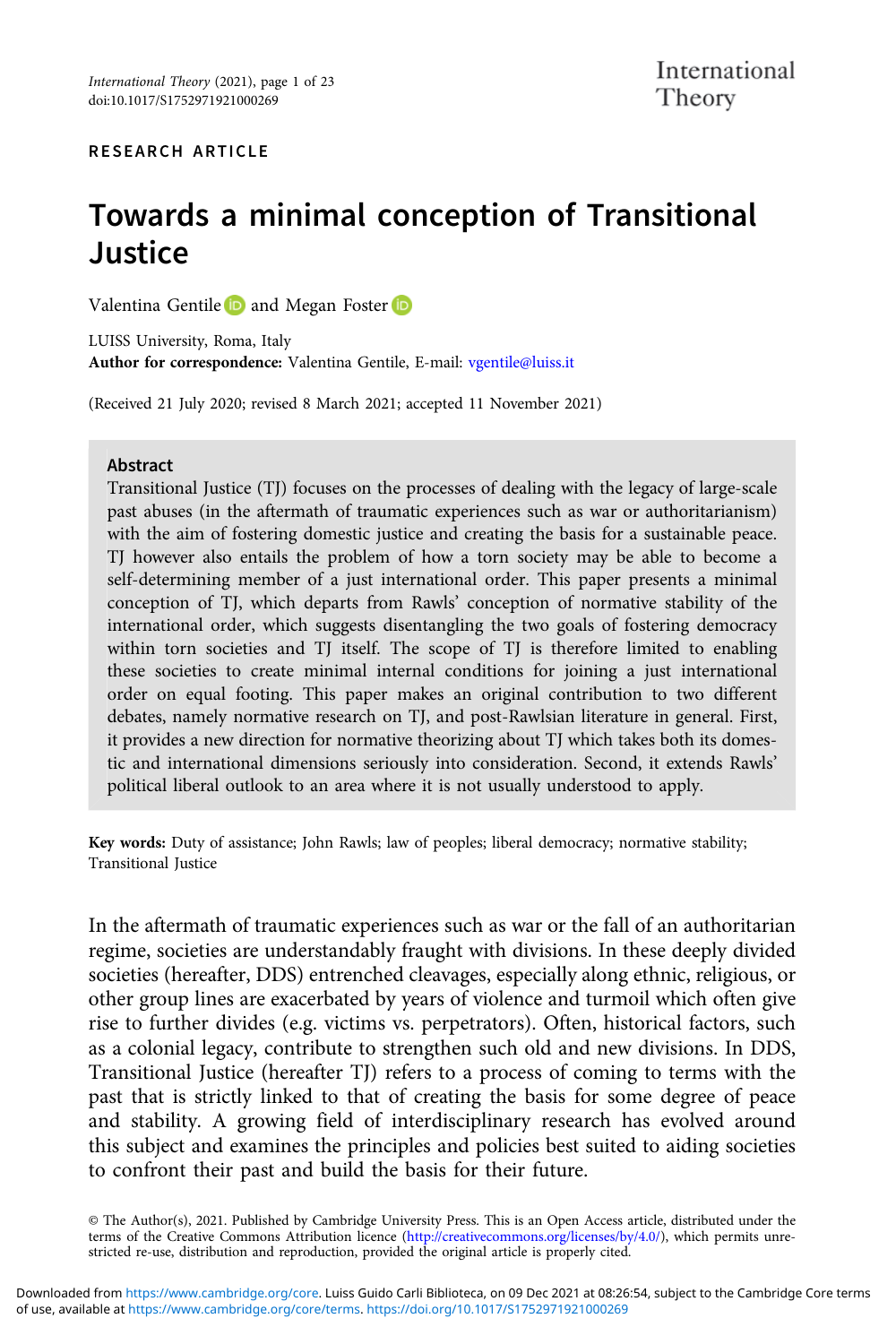From a normative perspective, the project of TJ is linked to that of the creation of a new social order – one that ought to be able to combine some, at least, minimal conditions for domestic justice, and a durable/stable international peace. When these two things coincide, that is, when the social conditions support the forms of reciprocity necessary to facilitate the social cohesion from which institutions can emerge that effectively sustain international peace and respect for international law standards, $<sup>1</sup>$  we are in front of a form of stability which we might call normative</sup> as opposed to de facto stability. This paper suggests that a normative theory of TJ cannot be isolated from the problem of how DDS are able to (re-)build their own political structures so that they may autonomously manage their affairs and eventually become members in good standing of an ideally just, albeit plural, international society.

Thus, TJ has both domestic and international dimensions and the normative stability of both must be taken into account. This paper proposes a minimal conception of TJ, one that relies on a specific account of normative stability, namely Rawls' 'stability for the right reasons<sup>'?</sup> On this account, TJ should be minimal in two senses. First, it does not take democracy<sup>3</sup> as the aim of the transition, but only as one possible outcome. Second, it should be considered as part of an amended version of the 'democratic peace thesis', one in which the stability 'for the right reasons' of a reasonably just international order might be endorsed not only by liberal regimes<sup>4</sup> but also by those with other forms of political and economic organization, provided that they satisfy certain internal and external conditions. The processes and mechanisms of TJ should be therefore grounded in an extended ideal of international toleration that ought to govern the relations among sovereign states. Yet, allegiance to international law standards constitute the minimal political condition to recognize the 'prima facie moral force'<sup>5</sup> of laws and institutions of selfdetermining, not necessarily liberal, political regimes. This paper makes a unique contribution to two different scholarly debates, namely normative scholarship on TJ, and Rawlsian scholarship in general. In terms of the former, we propose to show that the Rawlsian approach to ideal theorizing can provide a more attractive model than standard normative approaches. In terms of the latter, we intend to contribute to the literature by extending Rawls' theory to an area where it is not usually understood to apply.

The paper is divided into seven sections. Section one provides a hypothetical example of a DDS to set the parameters of the sort of problems we encounter in transitional contexts. Section two gives an overview of the normative issues raised

<sup>&</sup>lt;sup>1</sup>In the paper, we use this expression to mean basic human rights and respect for International Law. <sup>2</sup>Rawls [1996,](#page-21-0) xxxix, xl and 1999, 12-3.<br><sup>3</sup>By idemocracy, we mean those structs

 ${}^{3}$ By 'democracy', we mean those structures and procedures which aim to institutionalize popular sovereignty and some degree of political equality (see e.g. Dahl [1956\)](#page-20-0). <sup>4</sup>

<sup>&</sup>lt;sup>4</sup>By liberal regimes, we mean those political entities based on core tenets of liberalism, such as constitutional and limited government, the rule of law, and individual freedoms, associated with democratic values such as the selection of government officials by universal suffrage, see Plattner [1999.](#page-21-0)

 $5$ See Reidy [2021,](#page-21-0) 24. These are the conditions that must be present in order for a regime to be considered 'decent' in Rawls's scheme, for a discussion about the conditions of decency see also Bernstein [2006.](#page-20-0) For an illuminating perspective on the possibility to include in the category of self-determining political regimes not only liberal but also nonliberal 'decent' peoples, see also Mandle [2020](#page-21-0), 377ff.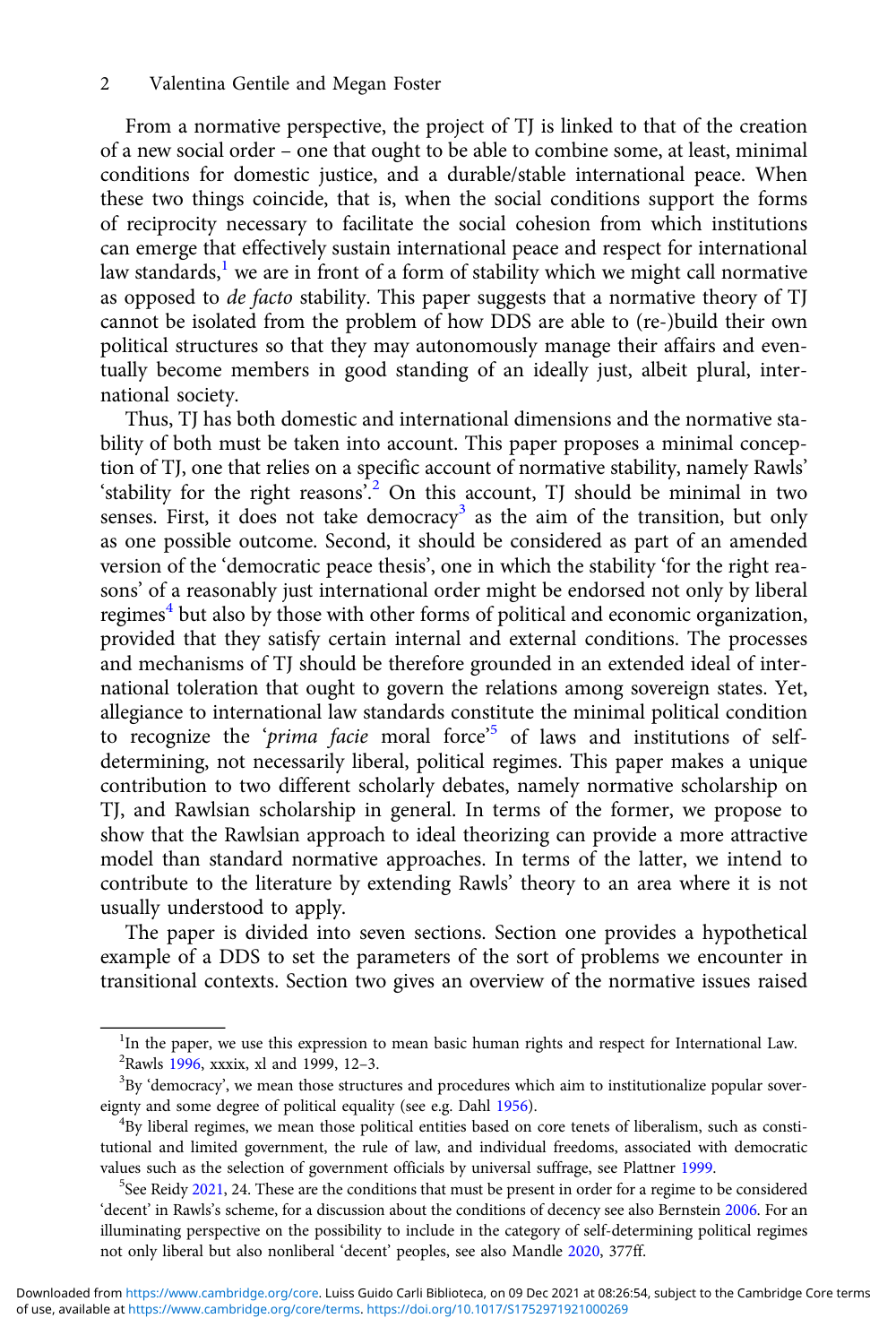by TJ. Section three problematizes a prevailing view in the literature on this subject which considers democracy as the aim and metric of TJ. Section four presents our minimal conception and recasts the link between stability and justice in normative terms. To make this move, such a conception should be able to acknowledge the different scopes (domestic and international) of normative stability. Section five, therefore, builds on Rawls' political liberal outlook suggesting that this framework is uniquely suited for grasping the discontinuity between domestic and international justice. Section six considers TJ from the perspective of the threat to such a privileged form of stability. This perspective has important implications, as the minimal conception we propose is aimed at combining the objectives of international legitimacy and domestic well-orderedness. The concluding section confronts our minimal conception with actual cases of transition, exploring its practical possibilities, and stressing its normative attractiveness.

#### Making sense of DDS

Let's imagine a society which is just emerging from a long civil war. Like many DDS we encounter today, this society is a former colony of a European empire, whose practice of stoking differences along ethno-religious lines (or fabricating those when none existed) has led to hard-wrought cleavages. This society is now mainly comprised of members of two dominant clans whose mutual contempt was previously held precariously in check. Two general facts contribute to characterizing this society's emerging political culture. First, a neo-Marxist rhetoric becomes popular in light of the socio-economic grievances created by the prolonged foreign exploitation over the country's resources. Second, a traditional idea of the common good entailing continuity between spiritual and political hierarchies and an ideal of harmony as organizing principle shapes its social and political structures<sup>6</sup>

Like in several DDS, the reconciliation process here presents a strong commitment to values and traditions grounded in the above-mentioned ideal of the common good. For example, traditional councils for reconciliation – resembling the bashingantahe in Burundi<sup>7</sup> – and local courts – similar to the Gacaca courts in Rwanda $8$  – are largely employed. The country is therefore moving in a more

<sup>8</sup>The Gacaca court system was created in 2002 to offer more proximate and locally meaningful forms of justice. The courts are loosely rooted in the precolonial form of conflict mediation known as gacaca, which was traditionally used to settle minor local disputes, and has been substantially reimagined in order to handle the severity and volume of the disputes arising from the genocide. Recent scholarship has noted that some of the initial enthusiasm for the gacaca courts may have overlooked some serious flaws regarding their operation, including a general lack of institutional efficiency and a paucity of research into how the courts' outcomes impact the lives of ordinary people (Park [2010](#page-21-0), Sharp [2013](#page-22-0)).

 $^6$ An example of such a harmonizing principle is the Cameroonian concept of *Chu* (Wingo [2006](#page-22-0)). For a discussion about the role of neo-Marxism and communitarian values in post-colonial societies see Chemhuru [2018](#page-20-0).

 $B$ ased on a precolonial practice, the *bashingantahe* were traditional mechanisms for conflict resolution largely employed in the first phase of post-conflict transition in Burundi until 2010, when a municipal law permanently excluded this practice. Although the social recognition of the bashingantahe declined in postcolonial Burundi, the values expressed by the bashingantahe, as both a traditional institution and an organ-izing principle, still persist in Burundi, see Ingalaere and Kohlahgen [2012](#page-21-0), 47.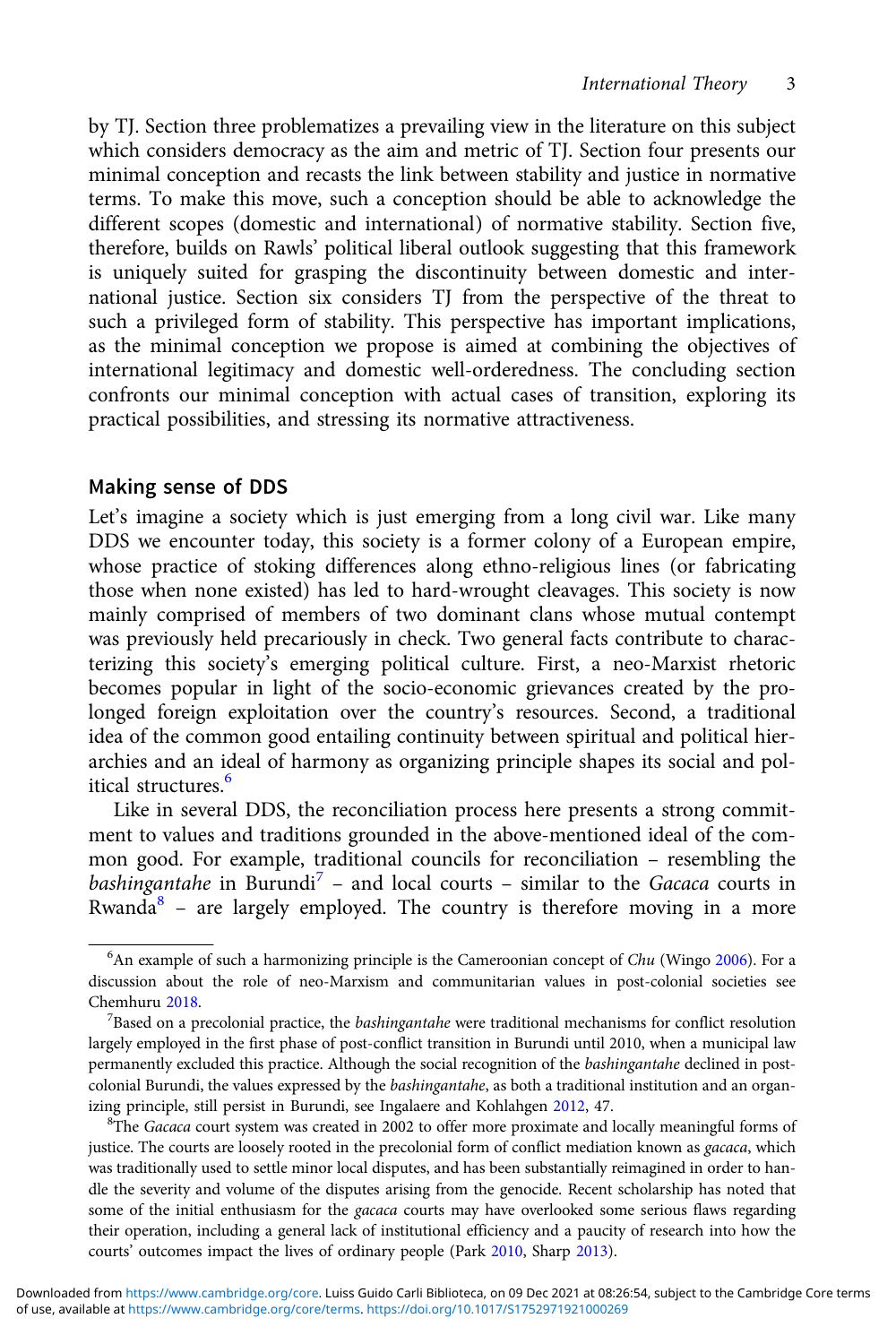peaceful direction, yet several features suggest that the transition might not be headed towards a liberal democratic order. The hierarchical and communitarian character of such traditional mechanisms raises doubts about the neutrality and transparency of the transitional process itself as well as the emerging political institutions. Furthermore, by emphasizing the need to prioritize socio-economic grievances over political and civil rights, the widely supported neo-Marxist values might orient the country's future economic and political organization in a nonliberal – perhaps strictly egalitarian – direction.

Let's imagine that the UN has just discovered a fool-proof scientific formula for aiding DDS through transitions. The process is so streamlined that a wellcoordinated army of aid-workers, development economists, political and civil society experts, and peacekeeping troops can change our society into a full democratic regime, practically overnight. Traditional councils and local courts are permanently excluded by a new State Law and replaced by a High Court with the twofold mandate of prosecuting war criminals and implementing the rule of law. A new constitution, which condemns both local traditions and the neo-Marxist values, is enacted. Our society is therefore well underway to becoming a full-fledged liberal democracy. The break-neck speed of the transition process means that the people had almost no time at all to internalize the changes in their political environment, and almost certainly remained unconvinced of their justification. The formula only works on institutions, not on the minds of people. Although our society now has all the trappings of a full-fledged liberal democracy, with well-functioning institutions to enshrine the freedom and equality of every citizen, one may reasonably have the uneasy feeling that this is not what justice requires in transition. In other words, while the state of affairs in the society might now be considered 'just', at least on a standard liberal view, on the same view it doesn't appear to be justifiable.<sup>9</sup>

This example, we believe, highlights the problem with standard normative approaches to TJ in DDS which seem to posit an unbreakable normative link between TJ and democracy. Yet, there might be an alternative, more promising way to construct the link between TJ and a certain understanding of liberal democracy, namely political liberalism,<sup>10</sup> which still helps to determine what 'justice' requires in such transitions, without undermining the legitimate interest of a people in constructing a society that is uniquely their own. Recent works in the field of TJ have raised this problem in different ways. For some scholars, to impose a certain model of transition undermines already existing, more authentic, forms of social transformation within these societies.<sup>11</sup> These concerns are amplified in light of the experience of colonial domination – an experience shared by most societies in which the need for TJ arises – where the imposition of a foreign, particularly Western model of political organization, harkens to the colonial past.<sup>12</sup> Thus, scholars working in decolonial studies tend to confront TJ processes sceptically, especially when conceived as part of the standard liberal peace-building agenda.<sup>13</sup> While we follow those scholars in their concerns, we stop short of abandoning

<sup>&</sup>lt;sup>9</sup>See Bernstein 2006, 293.

<sup>&</sup>lt;sup>10</sup>We follow Rawls in using this expression to denote the political liberal normative conception of authority, see Rawls 1996 and 1999.<br><sup>11</sup>Rubli 2013. <sup>12</sup>Park 2020.

<sup>&</sup>lt;sup>13</sup>See, for example, Nagy 2008; De Sousa Santos 2015; Park [2020.](#page-21-0)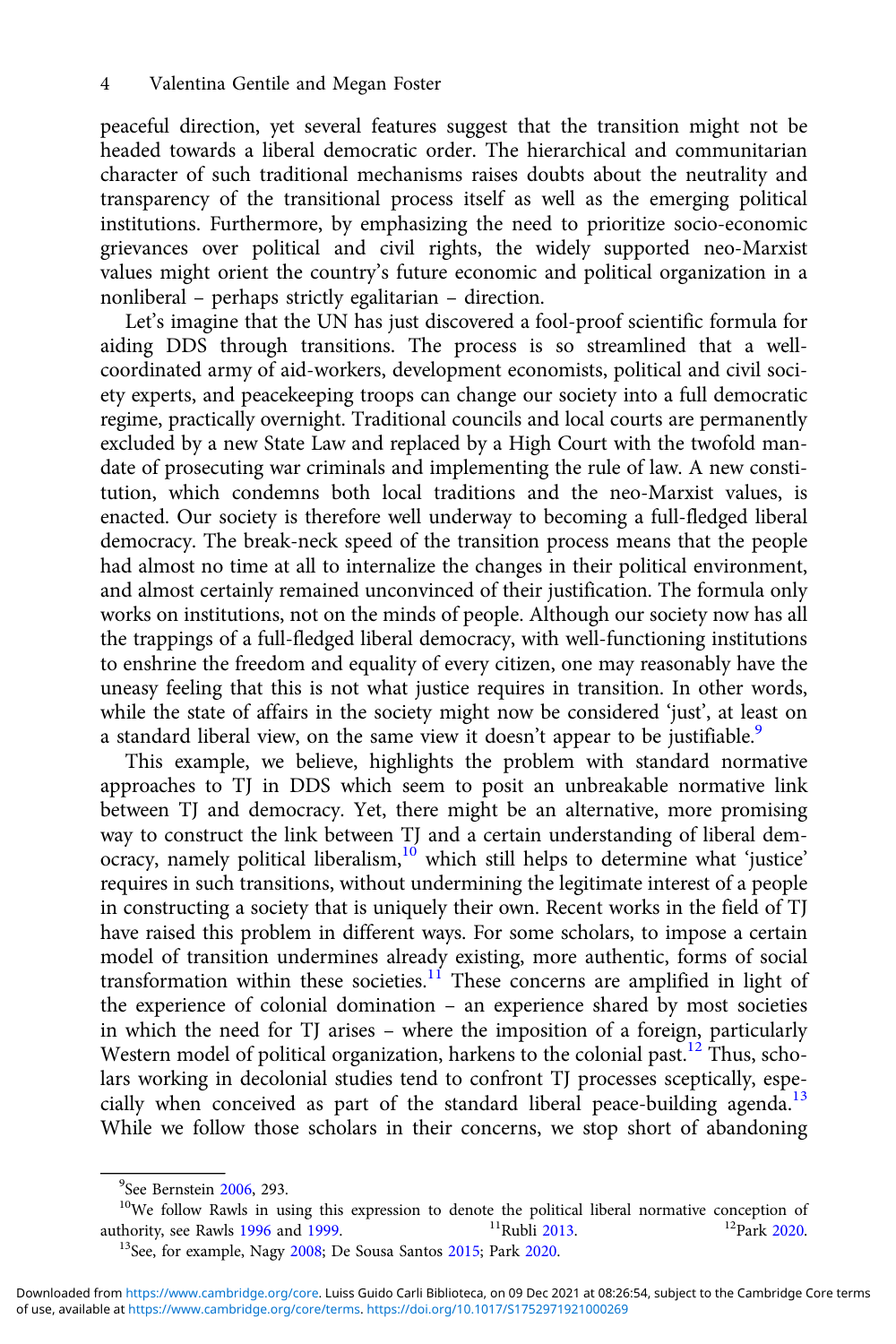the idea that international relations and TJ itself can be illuminated by some broadly shareable idea of (liberal) justice. With this in mind, we aim to lay out a theory of TJ that takes a critical distance from liberal peace-building, without generally abandoning certain core tenets of political liberalism itself.

## Towards a normative conception of TJ

According to the UN Secretary-General, TJ encompasses 'the full range of processes and mechanisms associated with a society's attempts to come to terms with a legacy of large-scale past abuses, in order to ensure accountability, serve justice and achieve reconciliation'. <sup>14</sup> Empirical research into the efficacy of various mechanisms aimed at supporting societies through the transition process and building stable and enduring regimes is complimented by normative inquiry into the morality, legitimacy, or overall normative fitness of said mechanisms. TJ has both forward- and backward-looking components: it combines an account of retributive and restorative justice with the twofold aim of (re)-establishing a minimum of rule of law and (re)building relationships within  $DDS$ .<sup>15</sup> It might combine certain legal features, such as criminal prosecution for those responsible for gross violations, with 'restorative' instruments, such as amnesties and truth and reconciliation commissions (TRCs). It might also include memorials and other features aimed at keeping alive the memory of the past abuses.

Recently, what has been described as the 'fourth generation' of TJ is characterized in an increasing willingness – on the part of scholars and practitioners – to address issues that have historically sat at the periphery of  $\overline{T}$ ,<sup>16</sup> The features which are gaining momentum are an increased reliance on local, community-based resources for accomplishing justice and the push to expand the definition of TJ to cover socio-economic justice as well. According to this view, TJ theories and practices cannot ignore the need to balance 'between local and international agency',<sup>17</sup> nor overlook the importance of socio-economic factors in transitional contexts as these are often so deeply interconnected with the issues standardly associated with TJ (genocide, torture, and the systematic violation of other urgent rights) that it is nearly impossible to tease them apart.

The relationship between the various aspects of TJ is not always straightforward – for example, the ends of retributive and restorative justice may come into conflict if amnesty is offered to criminals in exchange for testimony in TRCs – but the developments which have taken place in the context of the fourth generation complicate things even further. The increased reliance on local resources for accomplishing justice can force us to prioritize between local and international norms, just as the push for socio-economic justice might ask us to prioritize between political and economic rights. All of this can be quite difficult to bring under the rubric of TJ and it is vital that a theory considers context-specific social imaginaries –

<sup>&</sup>lt;sup>14</sup>See Guidance Note of the Secretary-General [2010,](#page-21-0) 2.<br><sup>15</sup>By 'relationships' we mean not only interpersonal relationships but also social interactions (e.g. among members of different groups and communities) and political relations among citizens. As Murphy ([2010\)](#page-21-0) has shown, although transitional contexts are characterized by several forms of divisions which crosscut the public–private divide, the sort of political reconciliation DDS should aim to is one that entails all these dimensions. <sup>16</sup>Sharp 2013, 149. dimensions.  $16$ Sharp [2013](#page-22-0), 149.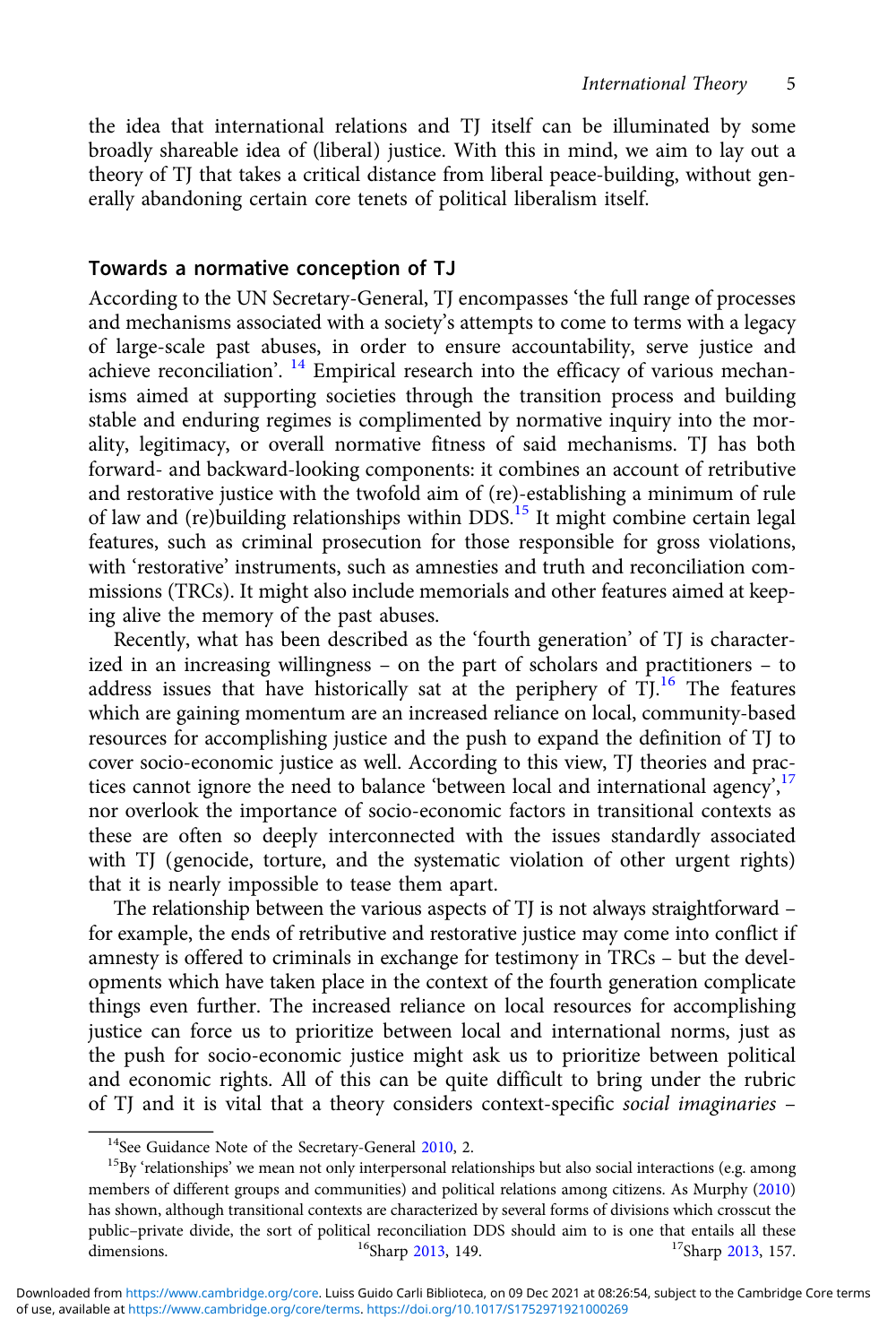how people imagine their social existence together $18$  – as well as norms and principles.

A normative framework should help to evaluate the goals of the transitional process and weigh in on how the various components (TRCs, trials, community-based mechanisms, etc.) are justified, how they relate to one another and, should they appear to be at odds, provide a defensible metric for adjudicating between them. All these aspects are commonly tackled in normative literature as chiefly domestic issues, with TJ articulated in terms of moral standards for DDS as they cope with a legacy of past violence and restore disrupted relationships. Yet, TJ is also an important matter of international concern. The transition process is one societies rarely face alone: international actors, from other nations to IGOs and NGOs, provide military, financial, and institutional support during the transition process and its success or failure will likely have a lasting impact on international peace. Notably, the international aspect of TJ is far less frequently considered in the normative literature.<sup>19</sup> From an international perspective, TJ carries its own set of normative questions, chiefly that of which ideals and principles should guide the foreign policy of international actors when confronting DDS. Ideally, it should help to balance the important goals of aiding societies in transition and maintaining an appropriate level of respect for their right to political self-determination.

In articulating a normative conception of TJ, a further obstacle lies in defining precisely what such societies are transitioning to, with some scholars and practitioners investigating TJ in the ambit of transitions to democracy and others considering it in the context of regime change more generally.<sup>20</sup> What remains constant is that matters of TJ arise in societies where even the very minimum conditions for reciprocity are absent. Thus, the pragmatic issue at hand becomes the (re)instatement of these circumstances on which a society may be built. The normative component of TJ must therefore incorporate the conditions whereby the members of DDS can come to recognize each other as co-participants in a shared political project which displays at least weak reciprocity. $2<sup>1</sup>$ 

TJ requires a normative framework suited for the special non-ideal circumstances of DDS, which is able to intertwine the domestic and international dimensions. Thinking normatively about TJ should allow us to set the appropriate limits between individual vs. collective and domestic vs. international dimensions. It must be prescriptive, so as to provide actual guidance in the non-ideal circumstances of DDS. It should seek to identify norms that reflect a shared understanding of human

<sup>&</sup>lt;sup>18</sup>Taylor [2004](#page-22-0), 23.<br><sup>19</sup>One promising attempt from the empirical literature to problematize TJ as a 'globalized' phenomenon has been put forward by Teitel [2014](#page-22-0).<br><sup>20</sup>Examples of the first case are Mihai [2016](#page-21-0) and Murphy [2017,](#page-21-0) while an example of the second is Teitel

[<sup>2014</sup>](#page-22-0).

<sup>&</sup>lt;sup>21</sup>The idea of reciprocity is central to several normative accounts of reconciliation, see for example Verdeja [2017](#page-22-0), Murphy [2010](#page-21-0) and Gutmann and Thompson [2000.](#page-21-0) Yet, in these works, this idea is only considered from a domestic perspective. We instead propose an account of TJ that introduces a twofold standard (domestic and international) for reciprocity. TJ should aim to foster those domestic arrangements which support the emergence of, at least, weak reciprocity, while enabling DDS to act with full reciprocity in their interactions with other societies.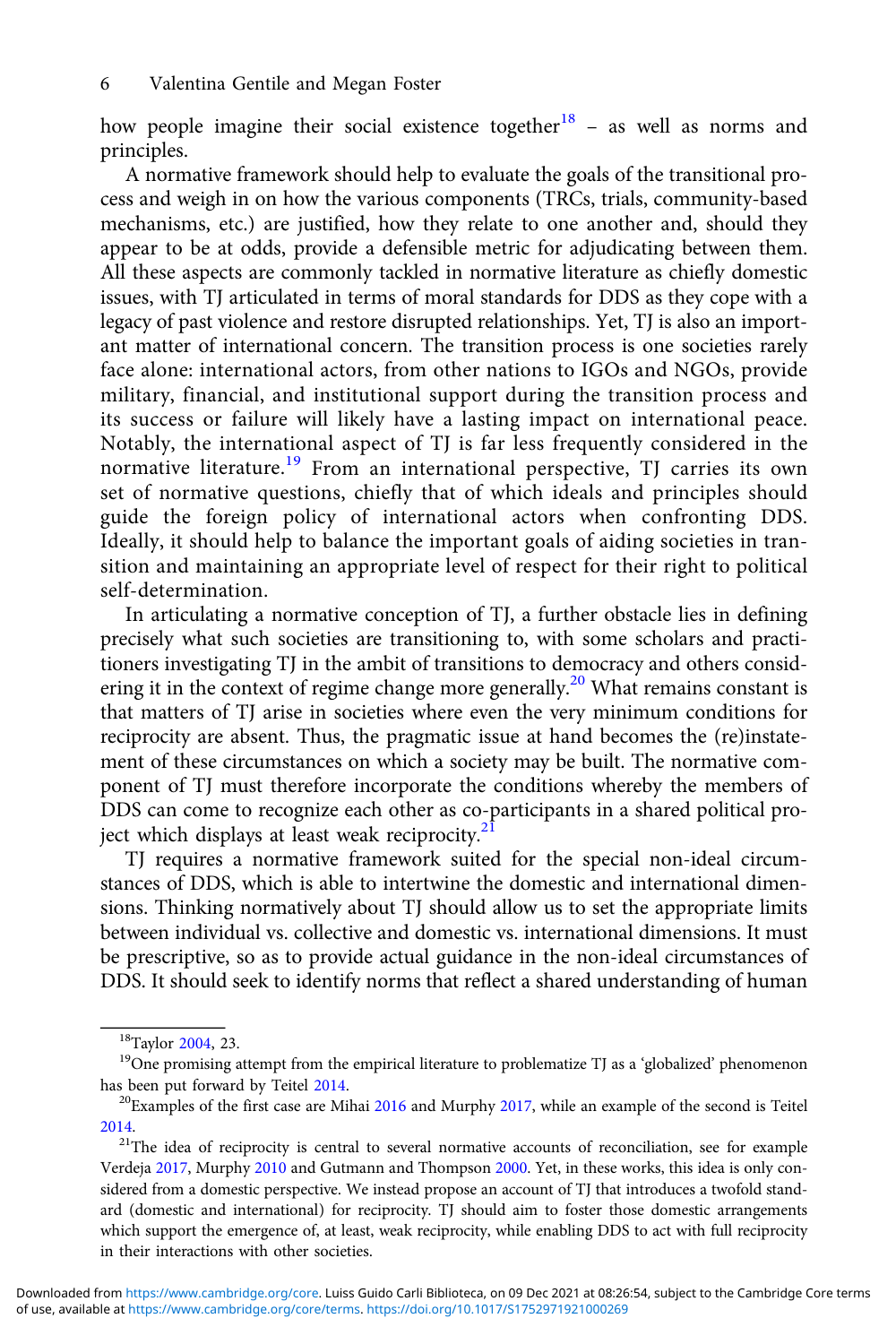rights standards as this is a necessary, if not always sufficient, $22$  institutional pre-condition for social cooperation. At the same time, we must be aware of the particularity of historical, cultural, and ethical contexts, so that forms of social cooperation might emerge from within DDS to sustain the transition.

## TJ and democracy: a problematic nexus

In the contemporary normative discourse on TJ, a clear bias supports a liberal democratic framework of normative assessment.<sup>23</sup> Along with the protection of human rights, the promotion of democracy is generally taken to be the core normative aim of TJ. While some scholars have examined the conflicts that may arise between liberal democracy and certain features thought to be essential to  $TI<sub>1</sub><sup>24</sup>$  few question the link outright.<sup>25</sup>

There are both empirical and normative reasons for the strong conceptual link between TJ and democracy. First, the historical–political context in which the branch of normative enquiry related to TJ developed is deeply bound up in the liberal peace-building agenda. TJ as a distinct field of research and action crystallized in the context of the fall of communism and the 'third wave' of democracy in Latin America and Eastern Europe.<sup>26</sup> As the third wave spread around the globe in the 1990s, democracy promotion became the foreign policy gold-standard for thinking about how to facilitate political change in DDS.<sup>27</sup> This paradigm is founded on the assumption that the surest way to secure both domestic and international peace is through the establishment of democracy.<sup>28</sup> In political theory, this is what is referred to as the 'democratic peace thesis', which holds that mature democracies are less likely to go to war with one another because of several key features they possess. Among these are the accountability of leaders to the citizenry and the consequent propensity to conduct foreign affairs through diplomacy rather than force, as well as a free market which promotes willingness to participate in the global economy and tendency to abide by international rules.<sup>29</sup>

For many authors, however, the relationship between TJ and democracy goes beyond de facto historical connections and practical considerations and there are strong moral reasons to include democracy as a constitutive aim of TJ. Murphy, for example, argues that democracy, understood as 'a form of governance' centred

field of decolonial studies have pointed out that this nexus tacitly relies on a so-called 'liberal teleology' and thus tied to coloniality (see Park [2020,](#page-21-0) 262), so that the TJ project becomes necessarily a project of domination over colonized subjects.  $^{26}$  Teitel 2014.  $^{27}$ Carothers 2002, 6. domination over colonized subjects. <sup>26</sup>Teitel [2014.](#page-22-0) <sup>27</sup><br><sup>28</sup>See, for instance, Paris [2004](#page-21-0). Diamond [1992](#page-20-0) and [Fukuyama and McFaul 2007-08.](#page-21-0)

<sup>&</sup>lt;sup>22</sup>Rawls [1999,](#page-21-0) 68; on this see also Audard [2007](#page-20-0), 257.<br><sup>23</sup>See, for instance, Gutmann and Thompson [2000;](#page-21-0) Crocker [2002](#page-20-0); Dryzek [2005](#page-20-0); Moellendorf [2007;](#page-21-0) Bashir [2012;](#page-20-0) De Greiff [2012](#page-20-0); Mihai [2016;](#page-21-0) Murphy [2017](#page-21-0).<br><sup>24</sup>The idea of reconciliation that is at the core of TJ discourses has been described either as a political

value compatible with liberal democracy (e.g. Moellendorf [2007](#page-21-0); Murphy [2010](#page-21-0); Gentile [2018a\)](#page-21-0) or as a comprehensive ethical goal which is at odds with some core liberal tenets (e.g. Gutmann and Thompson [2000;](#page-21-0) Philpott [2012](#page-21-0)). Other works have critically examined the compatibility between the pursuit of reconciliation and different normative democratic frameworks, ranging from deliberative democracy (e.g. Crocker [2002;](#page-20-0) Dryzek [2005](#page-20-0); Bashir [2012](#page-20-0)) to agonist models (Schaap [2006](#page-22-0); Muldoon [2008](#page-21-0)). 25Although with exceptions (e.g. Sharp [2014](#page-22-0) and [2013](#page-22-0) and Sriram [2007](#page-22-0)). Notably, some works in the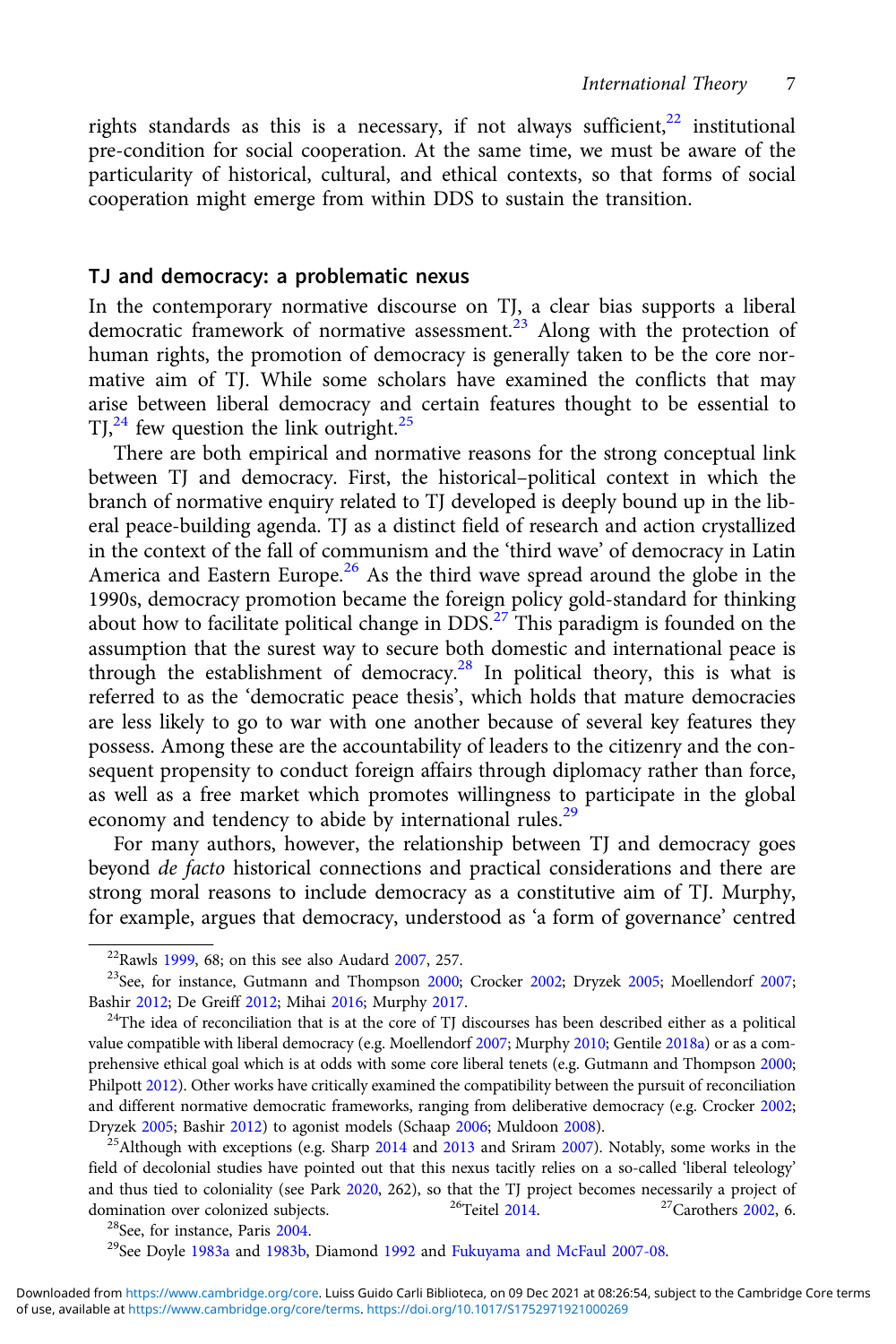on an ideal of equality of all citizens, provides the only morally defensible framework for the account of societal transformation required for TJ.<sup>30</sup> Mihai never questions that the commitment to equal respect and concern for all, $31$  typical of a normative account of constitutionalism, is the metric by which transitional processes are to be assessed. Similarly, De Greiff argues that democracy is one of the 'final aims' of TJ.<sup>32</sup> Thus, a universal right to democracy, defended as either a universal human good or an instrumental value needed to protect other urgent rights,<sup>33</sup> seems to work as a basic assumption in this literature.

Recently, empirical works and field research have problematized precisely this relationship between TJ and democracy.<sup>34</sup> Yet, we believe that it is from within liberal normative theory that this link appears to be especially problematic.<sup>35</sup> Although normative scholars in the field of TJ tend to conceive of democracy as a fundamental human right, in the literature on human rights this claim is controversial.<sup>36</sup> The argument against a human right to democracy is most commonly levelled from the perspective of the 'political conception' of human rights, which see them as inseparable from their political role in the international order.<sup>37</sup> The contemporary human rights practice, these authors argue, 'has created a standard for international political legitimacy<sup>38</sup> such that respecting the human rights of its citizens becomes a necessary condition for a polity to be recognized as a participating member of the international community.<sup>39</sup> The violation of said rights warrants the interference of international actors, in the form of diplomatic pressures, sanctions, and even military intervention. Although widespread violations of negative liberties (freedom from torture e.g.) do seem to rise to a sufficient level of urgency to warrant the intervention of the international community, it is far more problematic to interfere in the sovereign affairs of a state to promote a particular form of political organization, that is, democracy. This later point is demonstrated by the backlash against the US invasion of Iraq in 2003, citing as one of its justifications the absence of democracy there.

Importantly, the political argument against a human right to democracy need not necessarily reject the fundamental interests that democracy is usually understood to protect. A universal human right to democracy entails not only a certain kind of institutional structure (regular free and fair elections, etc.) but also the existence of certain interests that the institutional structure ought to protect. $40$  Crucially, most authors who argue for a 'political conception' of human rights endorse the fundamental interests that democracy is usually claimed to promote (reciprocity,

<sup>30</sup>Murphy [2017](#page-21-0), 36. <sup>31</sup>Mihai [2016,](#page-21-0) 31. <sup>32</sup>De Greiff [2012,](#page-20-0) 52ff.<br><sup>33</sup>See, for example, Christiano [2015.](#page-20-0) <sup>34</sup>Sriram [2007](#page-22-0); Park [2020](#page-21-0); Sharp [2013,](#page-22-0) [2014.](#page-22-0)<br><sup>35</sup>In the decolonial literature on this topic (see Park [2020\)](#page-21-0) it is component in TJ discourses is itself problematic, as it reveals a western-centric form of domination that should be abandoned in favour of more radical counterhegemonic energies (De Sousa Santos [2015](#page-20-0)). We in fact agree with this criticism to a certain extent but, as we show in this paper, we believe that when properly tempered with notions of toleration and pluralism, liberal democracy provides valuable insights that

cannot be gained from deconstruction alone.<br><sup>36</sup>Cohen [2004](#page-20-0) and [2010](#page-20-0); Bernstein [2006;](#page-20-0) Beitz [2009;](#page-20-0) Peter [2015.](#page-21-0)<br><sup>37</sup>Reidy [2012;](#page-21-0) Peter [2015](#page-21-0); Hanisch [2016](#page-21-0). <sup>38</sup>Peter 2015, 482. <sup>39</sup>Hanisch [2016,](#page-21-0) 240.<br><sup>40</sup>Beitz [2009,](#page-20-0) 175.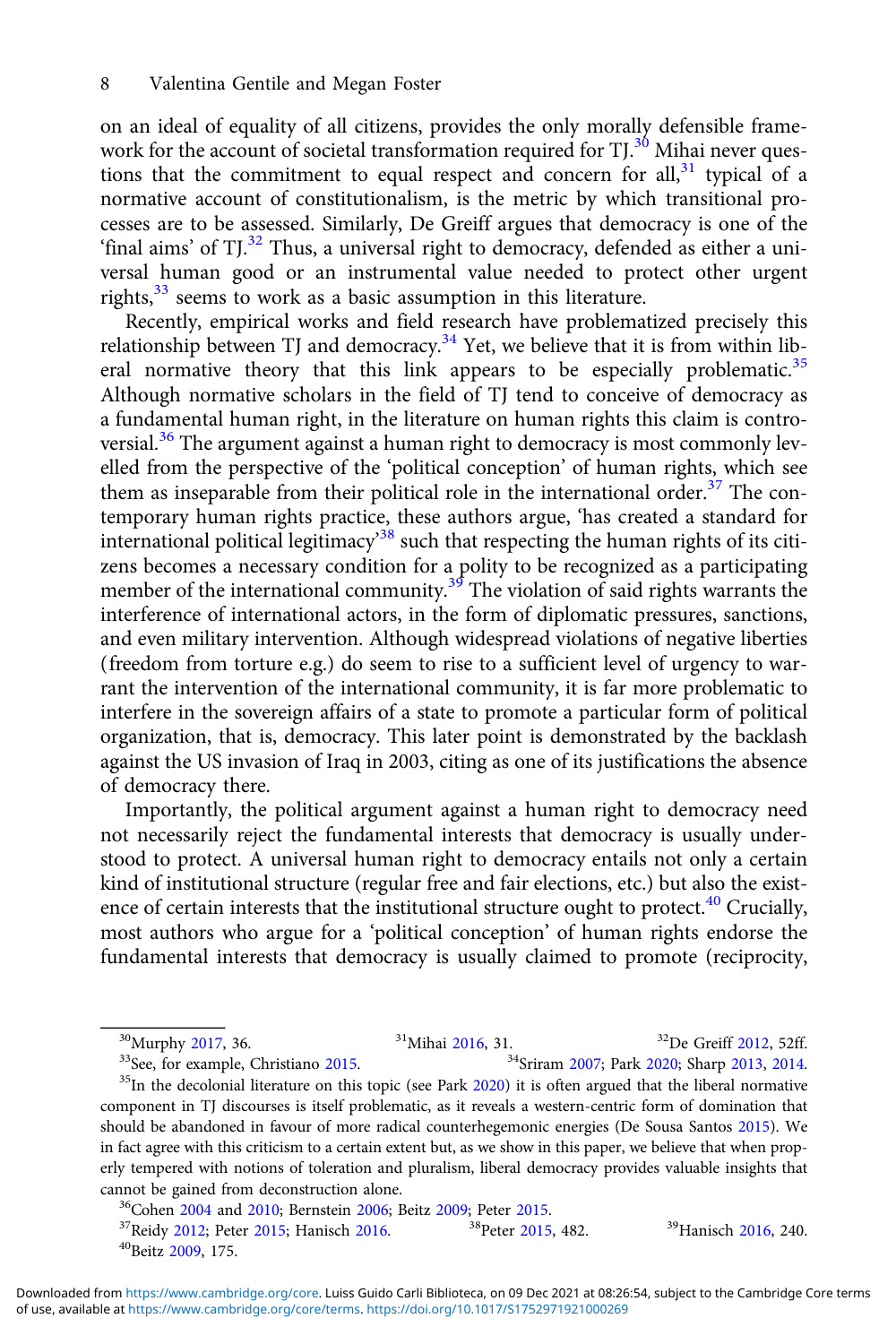a certain ability to meaningfully contribute to political life) while still allowing a margin of national discretion as to how those interests may best be protected.<sup>41</sup>

Despite the connection between TJ and democracy, there are several normative aspects of TJ which might lead us to question whether liberal democracy can even make a meaningful contribution to the topic. First, many core aspects of TJ contradict a long-standing tradition within liberal theory about the certainty of punishment for offenders and its neutral, non-metaphysical, understanding of politics.<sup>42</sup> TRCs, for example, often employ a moral understanding of the law, where the aims of 'reconciliation' and forgiveness might take precedence over legal retribution. Second, the restorative account of justice, often implicit in TJ, tends to blur the lines between public and private, self and community. In some reconciliation mechanisms private or non-public reasons are employed to restore a sense of solidarity and social harmony. Famously, in South Africa's transition, Archbishop Tutu took a leading role in associating the work of the South African Truth and Reconciliation Commission with traditional values, notably the concept of Ubuntu, and Christian forgiveness.<sup>43</sup> In the recent turn towards more local, community-based mechanisms of TJ, precolonial cultural values and traditional social norms, such as bashingantahe in Burundi, are increasingly influencing the way the transition processes take shape.<sup> $44$ </sup> However, this might seem to undermine precisely the form of neutrality that liberal democracy requires. This is what Gutman and Thompson have in mind when they observe that reconciliation is an 'illiberal aim' when it asks the whole society to endorse one single comprehensive view of social unity.<sup>45</sup> Yet, some might wonder whether a process of reconciliation can ever be achieved in the absence of such a comprehensive view. Third, the standard by which we evaluate the normative legitimacy of democratic political authority presupposes citizens' willingness to endorse institutions and norms associated with this distinctive form of political authority. In other words, liberal legitimacy relies on a willing acceptance of democratic institutions, as citizens should feel that the law could have been co-authored by them, or at least someone like them. This type of legitimacy is the lynchpin of normative stability in a liberal society, as the interplay between the laws/institutions and the citizen-subjects/ co-authors should be mutually reinforcing over time. However, in DDS, these institutions might not only be missing, but when they exist, there might be a strong sense of detachment and distrust towards them.<sup>46</sup> These circumstances endanger the possibility for these societies to be stable for the right reasons, as predicated by liberal democracy.<sup>47</sup> Yet, as we show in this paper, this account of stability falls beyond the scope of TJ.

## TJ, liberal democracy, and stability

DDS face a persistent challenge of balancing claims of justice with goals of peace and stability. In the aftermath of a violent conflict or a tumultuous regime change when a society's institutions are in shambles and its civil society torn apart, it is

<sup>&</sup>lt;sup>41</sup>Idid., 174. <sup>42</sup>Philpott [2012](#page-21-0). <sup>43</sup>Tutu [1999](#page-21-0). <sup>44</sup>See Ingelaere and Kohlhagen [2012.](#page-21-0)<br><sup>45</sup>Gutmann and Thompson [2000](#page-21-0), 32–33. <sup>45</sup>See on this point also Bernstein [2006](#page-20-0), 293. <sup>47</sup>Mihai [2016](#page-21-0).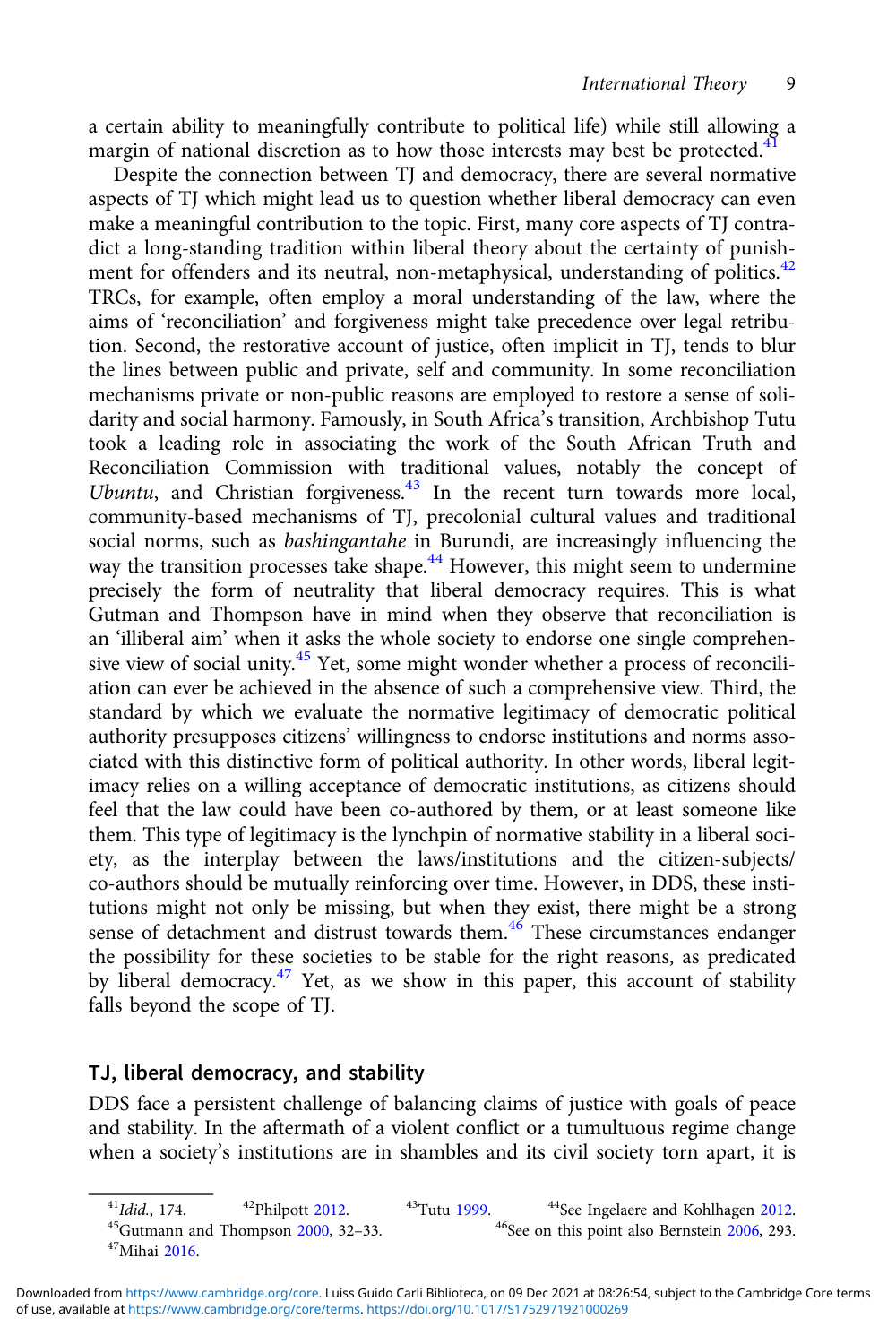nearly impossible to imagine that a conception of justice of the kind we might deem appropriate for a mature democracy could be applicable. Thus, it is widely acknowledged and accepted that given the special circumstances in DDS what full justice requires is necessarily constrained by practical considerations and political compromise. This seems to suggest that the aim of justice, understood in terms of values and ideals, and the practical goal of creating a stable order conflict with one another, and indeed there is a great deal of empirical scholarship addressing precisely this rift. $48$ 

There are also various distinct positions on how, and the extent to which, practical considerations ought to delimit the conception of justice itself. For some scholars, a moral minimalism is all we can aim for in thorny scenarios of the sort we face in DDS.<sup>49</sup> On this account, these special conditions force us to narrow the normative goals of the theory itself. This form of moral minimalism is contrasted by other, maximalist, accounts. For those who believe that democracy is both the aim and the metric for judging the transition, for example, the problem of TJ is that of determining whether and to what extent different measures can help or hinder in fulfilling this goal. In this context, Mihai suggests that the trade-off between stability and justice is a false dilemma.<sup>50</sup> Criticisms of trials and other mechanisms which focus on victims presuppose a kind of pragmatism, based on consequentialist considerations, that allow for only a 'narrow account of democracy'. <sup>51</sup> In contrast, she argues for a non-instrumental value of these 'hard' TJ mechanisms, which are needed in order to channel the negative emotions and resentment that permeate DDS in a positive direction so that they may actually come to sustain a democratic political culture.<sup>52</sup> On this account, the issue of stability is therefore entirely framed in terms of liberal democratic legitimacy.

Thus, the trade-off between stability, understood as the feasibility of the overall transitional project, and justice, understood as a set of values or ideals, $53$  is replaced by a different moral concern, one which questions the overall desirability of the TJ process. To be morally defensible, a normative account of TJ ought to disclose an understanding of justice, in defining the relations of members of a political community, that is reflected by their capacity to endorse that view. However, the very idea of 'transition' also matters from a moral point of view. It entails the fact that 'a community has a normative aspiration transforming itself (…) but has not yet achieved and is in fact not certain to achieve that aspiration'.<sup>54</sup> Building on these premises, we present a normative rationale for TJ, which incorporates the actual circumstances of DDS and considers their implications at both the domestic and international levels. This account advocates an understanding of justice which is minimal in a different sense from what we called earlier 'moral minimalism'. Here, a minimal view of political morality which should inform TJ is meant to guarantee not only that there is consistency between the special circumstances of DDS and justice itself but also that this view is constrained by international toleration.

The approach we advocate therefore argues that practical and normative aspects are not just mutually supportive – as other accounts acknowledge – rather they

<sup>&</sup>lt;sup>48</sup>See, for instance, Leebaw [2008;](#page-21-0) Olsen *et al.* [2010.](#page-21-0) <sup>49</sup>See, for instance Barghava [2000.](#page-20-0)<br><sup>50</sup>Mihai [2016,](#page-21-0) 29. <sup>51</sup>Ibid., 30. <sup>52</sup>Ibid., 31. <sup>53</sup>Olsen et al. 2010. <sup>54</sup>Murphy [2017,](#page-21-0) 36.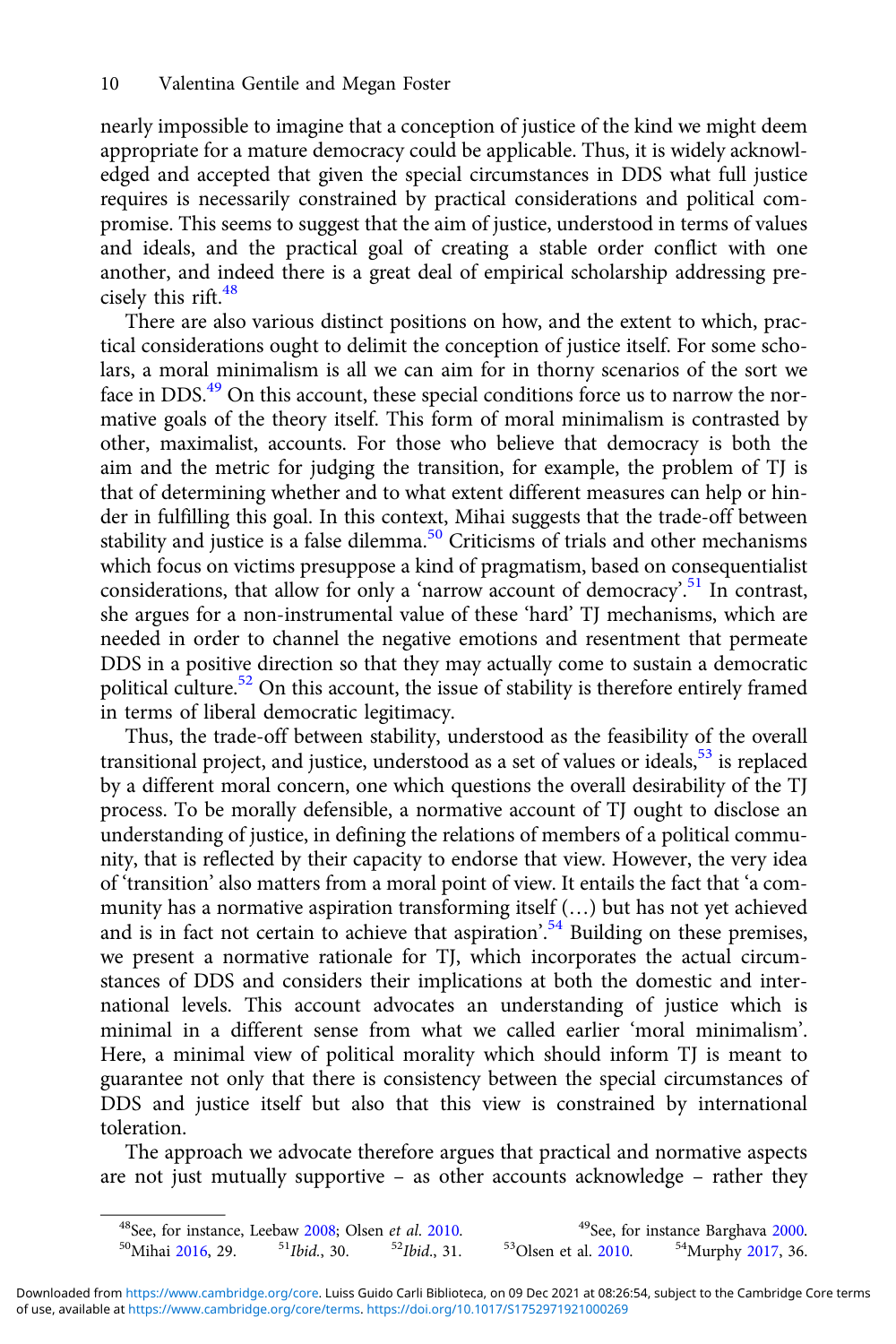should be thought of as two sides of the same coin. Building on a chiefly normative idea of stability, we endorse the intrinsic value of certain fundamental interests commonly associated with political liberal justice, namely the ability to meaningfully participate in the construction of the political reality and to be subject to only those institutional arrangements that one could reasonably accept, while allowing for the possibility that there could be a degree of societal variation in the institutional arrangements best suited to realize those interests.

## Two dimensions of normative stability

In this paper, we maintain that a normative theory of TJ should be able to acknowledge the different scopes of the liberal democratic ideal of stability: domestic and international. Rawls' political framework is uniquely equipped to recognize such a difference and takes seriously the normative implications that accompany it. It is our contention that the kind of normative stability DDS should aim to and which should guide the transition itself is one that enables these societies to become members, on equal standing, of a just international society, without undermining their internal capacity to define their own political and economic organization which might not satisfy the account of justice required for liberal democracy to obtain domestically.<sup>55</sup> This task compels us to rethink the suitability of Rawls' theory in the context of TJ.

Despite rare exceptions,  $56$  no sustained attempt has been made to investigate TJ in a Rawlsian perspective. There might be at least two reasons for disregarding Rawls' framework as appropriate for TJ. First, the very non-ideal circumstances of DDS seem to present insurmountable obstacles for the degree of abstraction typical of Rawls' theory. In other words, if we want to tackle actual political issues occurring in DDS, we need another, context-sensitive, perspective from which to evaluate the norms involved. Yet, Rawls himself recognizes the relevance of actual circumstances for realizing even a general ideal of political justice.<sup>57</sup> Furthermore, he shows how certain ideal assumptions – that a well-ordered society is possible and can be stable for the right reasons – are vital to the overall feasibility of a liberal democratic project.58 Famously, in connection with the case of the Weimar Republic, Rawls shows that its failure was largely due to the lack of faith in the ideal project of liberal democracy, rather than to the absence of the practical (institutional) conditions for it.<sup>59</sup>

Second, there is the obvious reason that he never explicitly mentions TJ matters in his work. It is, however, important to stress that both Political Liberalism and The Law of Peoples (hereafter, Peoples) contain elements that are pertinent to certain important features of TJ; all of them related to the relationship between ideal and non-ideal theory. When considering the limits of public reason, Rawls suggests that both the struggle of abolitionists and the civil rights movement led by M. L. King were necessary to establish the conditions for the transition of a non-well-ordered society, such as the USA under segregation, to a reasonably

<sup>&</sup>lt;sup>55</sup>Bernstein ([2006,](#page-20-0) 288ff) suggests a similar view when she distinguishes between internal and external spectives on legitimacy.  $^{56}$ E.g. Moellendorf 2007; Gentile 2018a.  $^{57}$ Rawls 1999, 12. perspectives on legitimacy. <sup>56</sup>E.g. Moellendorf [2007;](#page-21-0) Gentile [2018a.](#page-21-0) <sup>57</sup>Rawls [1999,](#page-21-0) 12. <sup>58</sup>Rawls [1996,](#page-21-0) liix. <sup>59</sup>*Ibid.*, lix; see also Audard [2007](#page-20-0), 194–5 and Gentile [2018a](#page-21-0), 232.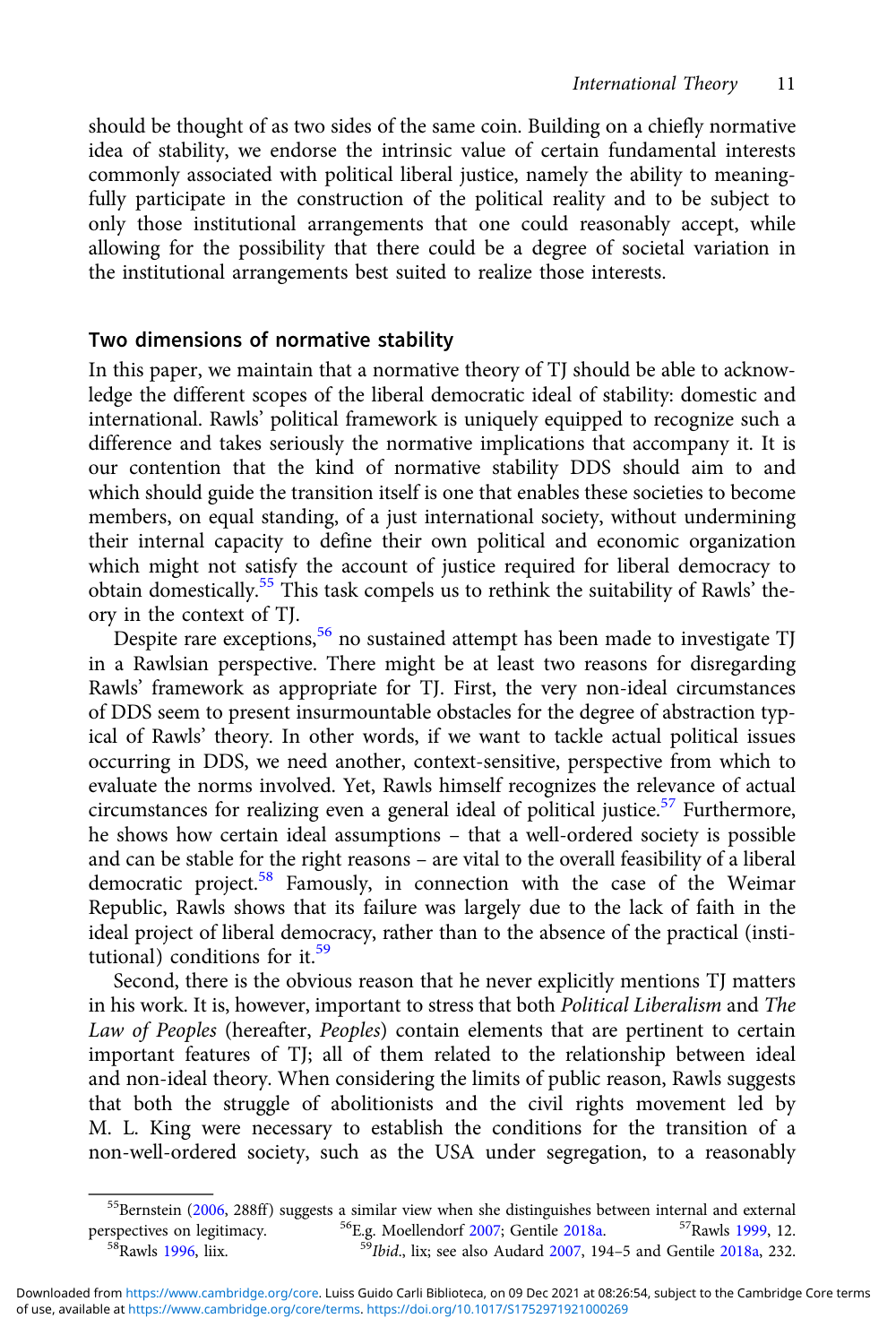just political order. $60$  Furthermore, the non-ideal section of *Peoples* deals extensively with 'questions of transition',  $61$  as we shall see later.

It is our contention that Rawls' sophisticated conception of toleration might help in considering the special case of DDS without imposing a particular view of political morality on the transition process itself. The significance of Rawls' contribution is especially useful as it pertains to the notion of normative stability. While stability played an important role in A Theory of Justice, in later works it becomes the central motivating philosophical problem.<sup>62</sup> In his 'political turn', Rawls is unsatisfied with that view of stability, which entailed a congruence between the right and the good, $63$  as it conflicted with the important fact that liberal institutions foster a plurality of reasonable worldviews. Now, the principle of liberal legitimacy is the guarantee for the stability 'for the right reasons' under circumstances of persistent disagreement about the good.<sup>64</sup> This view introduces a further dimension which transcends citizens' internal motivation to endorse justice. In his words 'stability involves two questions: the first is whether people who grow up under just institutions (as the political conception defines them) acquire a normally sufficient sense of justice so that they generally comply with those institutions. The second question is whether in view of the general facts that characterize a democracy's public political culture, and in particular the fact of reasonable pluralism, the political conception can be the focus of an overlapping consensus'. <sup>65</sup> For political liberalism both questions are important to guarantee the stability of the shared conception of political authority. Although the first question is still focused on the moral psychology behind citizens' internalization of the principles of justice, the second entails a new, intersubjective dimension of stability that was absent in the first formulation. In a scenario in which we no longer assume that stability is based on congruence and we recognize the fact of reasonable pluralism, the problem of assurance comes into play and the aim of stability is that of reciprocally recognizing the equal role of our fellow citizens in the construction of a shared moral political horizon.

This new idea of stability is central to Rawls' analysis of justice in international relations.<sup>66</sup> In *Peoples*, he clarifies that the theory 'is developed within political liberalism and is an extension of a liberal conception of justice for a domestic regime to a Society of Peoples' (Rawls [1999,](#page-21-0) 9). Therefore, the 'realistic utopia' developed in this book is meant to guarantee stability for the right reasons (Rawls [1999,](#page-21-0) 44ff) in a context characterized by a form of pluralism even more pronounced than what we find in a domestic case. Essential to this project however is that 'well-ordered peoples' are able to support an extended view of toleration. One which entails the mutual recognition of liberal peoples and nonliberal regimes, which he calls 'decent peoples'.<sup>67</sup> For Rawls, both kinds of political system might be able to endorse 'for the right reasons' the principles of justice that ought to govern the relations among

<sup>&</sup>lt;sup>60</sup>Rawls [1996](#page-21-0), 250–1; see also Gentile [2018b.](#page-21-0) <sup>61</sup>Rawls [1999](#page-21-0), 90. <sup>62</sup>Rawls [1996,](#page-21-0) xv.<br><sup>63</sup>*Ibid.*, xvi; on this point see also Weithman [2016,](#page-22-0) 98ff and Reidy [2017](#page-22-0), 368–9. <sup>64</sup>*Ibid.*, xxxix and xl. <sup>65</sup>*Ibid.*, 141. <sup>66</sup>

nal conditions. Domestically, its legal system must contain a decent consultation hierarchy which guarantees that the society's shared end is fulfilled, see Rawls [1999](#page-21-0), 71. Internationally, it must act in support of international peace. A decent political regime of this sort, albeit not strictly liberal, should be respected internationally.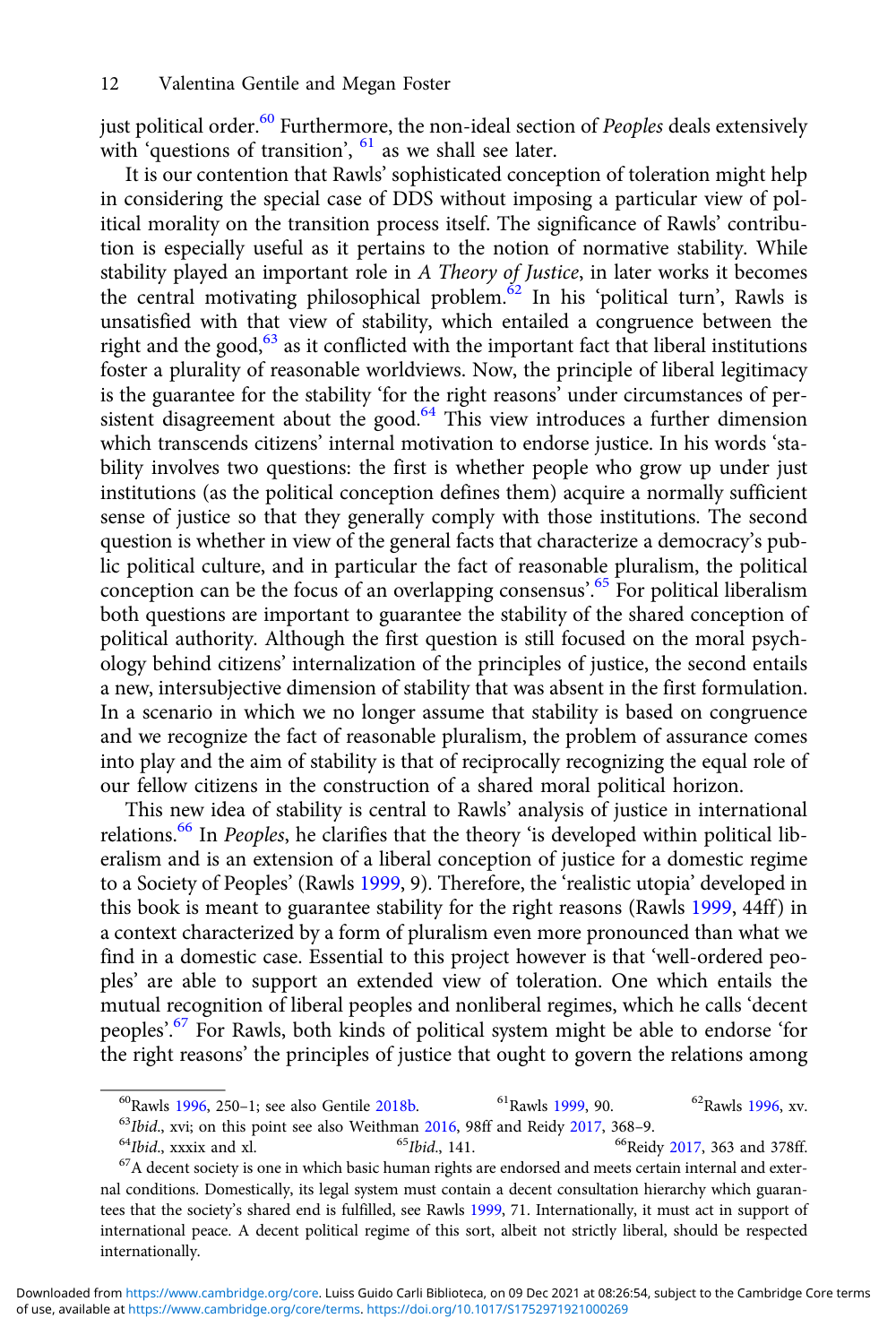them. Such principles are based on generally recognized norms in International Law, including self-determination, pacta sunt servanda, non-aggression and respect for a conception of human rights to be broadly interpreted. Importantly, norms which might be termed transitional, as they relate to issues which occur in nonideal circumstances, play a central role in guaranteeing the normative stability of international toleration. Rawls believes that constituent peoples would also reasonably agree on those principles that are meant to preserve such a form of stability and which include the norms of Just War and – what he calls – the 'duty of assistance'. 68

Therefore, stability shapes the form that justice should take both domestically and internationally. It tells us that, domestically, the problem of justice is that of committing citizens, who reasonably disagree on metaphysical grounds, to the idea that their individual ends might be not only compatible with but even supported by a shared view of liberal democratic political morality. Furthermore, it asks well-ordered peoples, either liberal or decent, in the international realm to recognize that, given the degree of political diversity,<sup>69</sup> the terms that should specify the social cooperation among them should be narrower than what full justice requires in each domestic society.<sup>70</sup> Importantly, the normative stability of international toleration requires that certain actions be taken in order to cope with cases of non-compliance. Here, different principles reflect different kinds of noncompliance. Rawls distinguishes between regimes which refuse to comply with the law of peoples and, therefore, are aggressive towards other societies or violate human rights internally – outlaw states $\overline{I}$  – from those societies which are unable to comply due to some 'unfavourable' historical, social, or economic conditions – burdened societies.<sup>72</sup> Thus, to secure the legitimacy of the international order, the law of peoples has the twofold role of containing outlaw states and of supporting the transition of burdened societies to well-ordered regimes, either liberal or decent. Still, steps must be taken from within these societies to be recognized as members in good standing of the society of peoples.

Rawls' political turn and its further elaboration in Peoples help us to distinguish between two levels of analysis of justice. The international level, which derives normative authority from international law standards, is complemented by the domestic level of well-orderedness. Rawls argues that we ought to recognize the moral

 $^{68}Ibid., 39, 106–8.$ <br> $^{69}$ For Reidy [\(2021,](#page-22-0) 21) the problem of *Peoples* is to address the issue of reasonable pluralism 'as exogenous source of potential instability' to liberal democracy.<br><sup>70</sup>It would be a mistake to believe that the limitations on the shared view of international justice depend

on the inclusion of decent peoples. On the contrary, Rawls believes that the degree of diversity among liberal peoples would bring these regimes to endorse a limited list of principles of right conduct in the international realm, while they would refuse to commit to a more robust view of liberal justice (Reidy [2004](#page-21-0), 303). Thus, although the selected principles reflect what in the first-place free liberal peoples would choose, Rawls believes the same principles could also be endorsed by other nonliberal, yet decent, peoples (Mandle 2020, 376).

<sup>(</sup>Mandle [2020,](#page-21-0) 376).<br><sup>72</sup>Ibid., 4, 63 and 92, however, introduces a third case of partial compliance, which he calls 'benevolent absolutism'. As a political regime, benevolent absolutism does not fulfil both domestic and international requirements necessary for international legitimacy. This is a case of a political system that satisfies the external constraints for international legitimacy, such as respect for human rights and non-aggressiveness, however it is internally unreasonable as a 'decent' mechanism of consultation is lacking.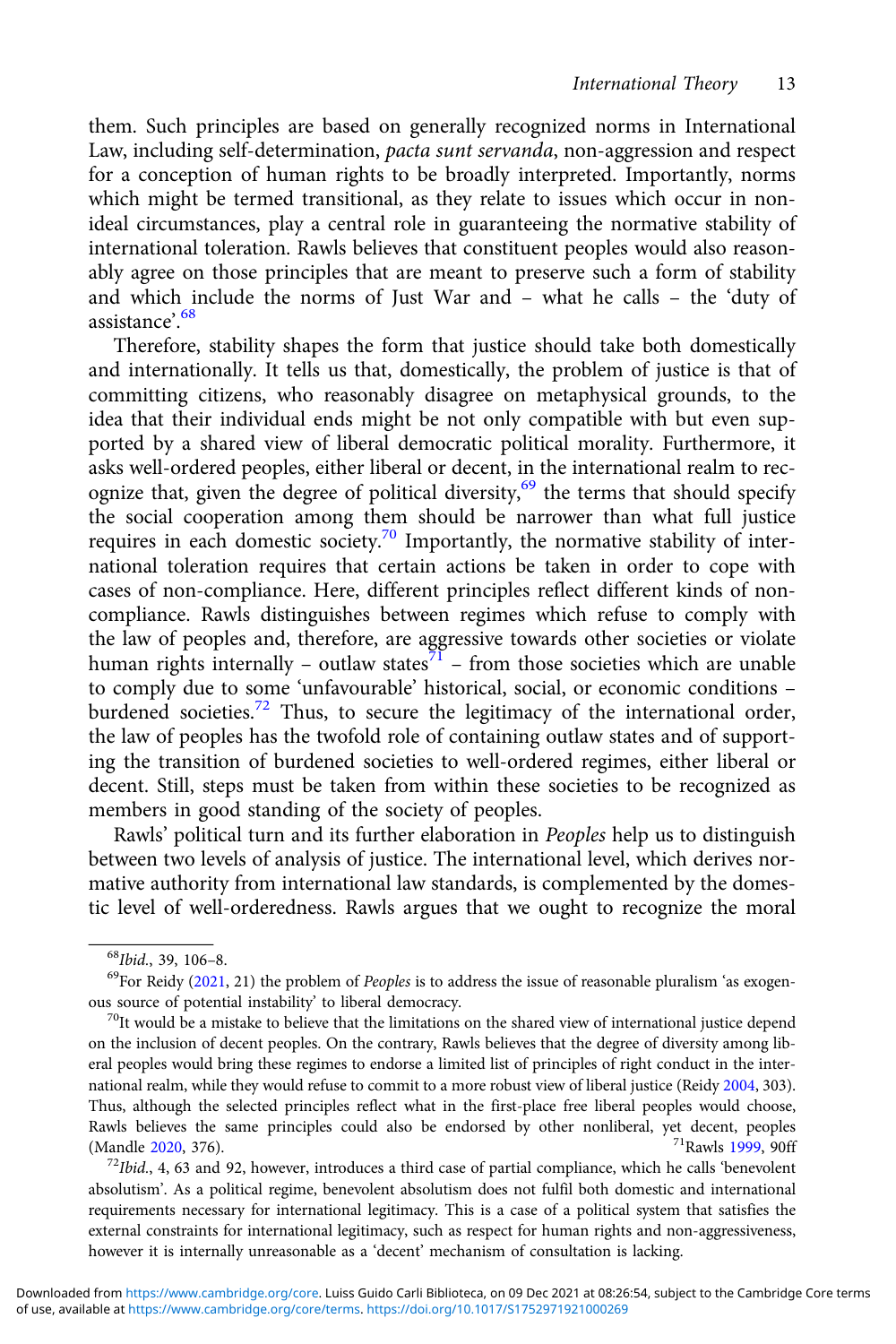status of two kinds of well-ordered regimes. $73$  Yet, while the ideas of wellorderedness and liberal legitimacy coincide domestically in the case of liberal regimes, decent peoples are not internally legitimate in the same way liberal peoples are.<sup>74</sup> Starting from the very idea of decency, therefore, this account sheds light on a new way of constructing the stability, legitimacy, and well-orderedness nexus. Although Rawls' extension of principled toleration to decent peoples has been strongly criticized in the literature,<sup>75</sup> recent work aimed at reconsidering his view has clarified precisely this nexus.<sup>76</sup>

Internationally, Rawls posits a baseline conception of legitimacy which is compatible with the recognition of the prima facie legitimacy, or in his words 'wellorderedness', of certain decent cooperative systems that are either nonliberal or nondemocratic (or both).<sup>77</sup> Such a conception entails two conditions. First, the regime in question must be based on some form of social cooperation regulated, at least, by weak reciprocity.<sup>78</sup> Second, its institutions must generate obligations that have a 'prima facie moral force<sup>79</sup> for its subjects. When these two are met this fact matters from a normative viewpoint. Admittedly, Rawls never argues that decent well-ordered peoples are internally stable for the right reasons.<sup>80</sup> We may nonetheless concede that some form of normative stability is in place as their 'decent' institutions are morally meaningful for those subject to them.<sup>81</sup> Therefore, internal well-orderedness along with their capacity to comply with the international law standards is what shapes their distinctive moral status and secures their role as *bona fide* members of the international society of peoples.<sup>82</sup>

We believe that both levels, external legitimacy (internationally) and wellorderedness (domestically), are important in the field of TJ as they provide a context-sensitive understanding of transitional processes. $83$  This view undergirds the weak universality $84$  necessary for addressing the international aspect of the transition, while allowing us to take seriously the particular social and political situation of each society. For Rawls a variety of well-ordered societies, not necessarily liberal, might well emerge internationally and they ought to be recognized as co-participants in the society of people. Thus, a balance must be struck between

<sup>&</sup>lt;sup>73</sup>For an illuminating discussion on the differences between well-ordered peoples and the nature of cent peoples' moral status see Reidv 2021, 22–24. decent peoples' moral status see Reidy [2021](#page-22-0), 22–24.<br><sup>75</sup>Criticisms have been raised from both cosmopolitan (e.g. Tan [1998;](#page-21-0) Beitz [2000\)](#page-20-0) and statist (e.g. Nagel

[<sup>2005</sup>](#page-21-0)) perspectives.

<sup>&</sup>lt;sup>76</sup>See, especially, Bernstein [2006](#page-20-0); Reidy [2007](#page-20-0), [2017](#page-22-0) and [2021](#page-22-0) and Mandle [2020.](#page-21-0) In this paper, we depart from these works to show that Rawls' notion of international toleration and its implications for nonliberal

<sup>&#</sup>x27;decent' societies might provide an important contribution to the normative debate on TJ.<br><sup>77</sup>Reidy [2007,](#page-20-0) 273. <sup>78</sup>As Reidy (*Ibid.*, 277) emphasizes internally decent peoples do not honour reciprocity 'in justification' but just what he calls 'reciprocity in interests' meaning the form of cooperative relationship emerging 'between persons understood, (...), to stand before the body politic not as free equals but as always already situated by group membership and obligations'.

situated by group membership and obligations'. <sup>79</sup>Reidy [2021](#page-22-0), 24. <sup>80</sup>Ibid., 29. <sup>81</sup>See also Reidy ([2017](#page-22-0), 387), who argues that there is no 'apriori reason' for excluding that a form of stability is in place. stability is in place.<br><sup>83</sup>Several readers emphasise that in *Peoples* Rawls expresses a 'communitarian' character (see Williams

[<sup>2014</sup>](#page-22-0), 333) or in Audard's ([2007](#page-20-0), 254) words, a kind of *social holism*.<br><sup>84</sup>Rawls ([1999](#page-21-0), 85–86) defines his own view as 'universal in reach'.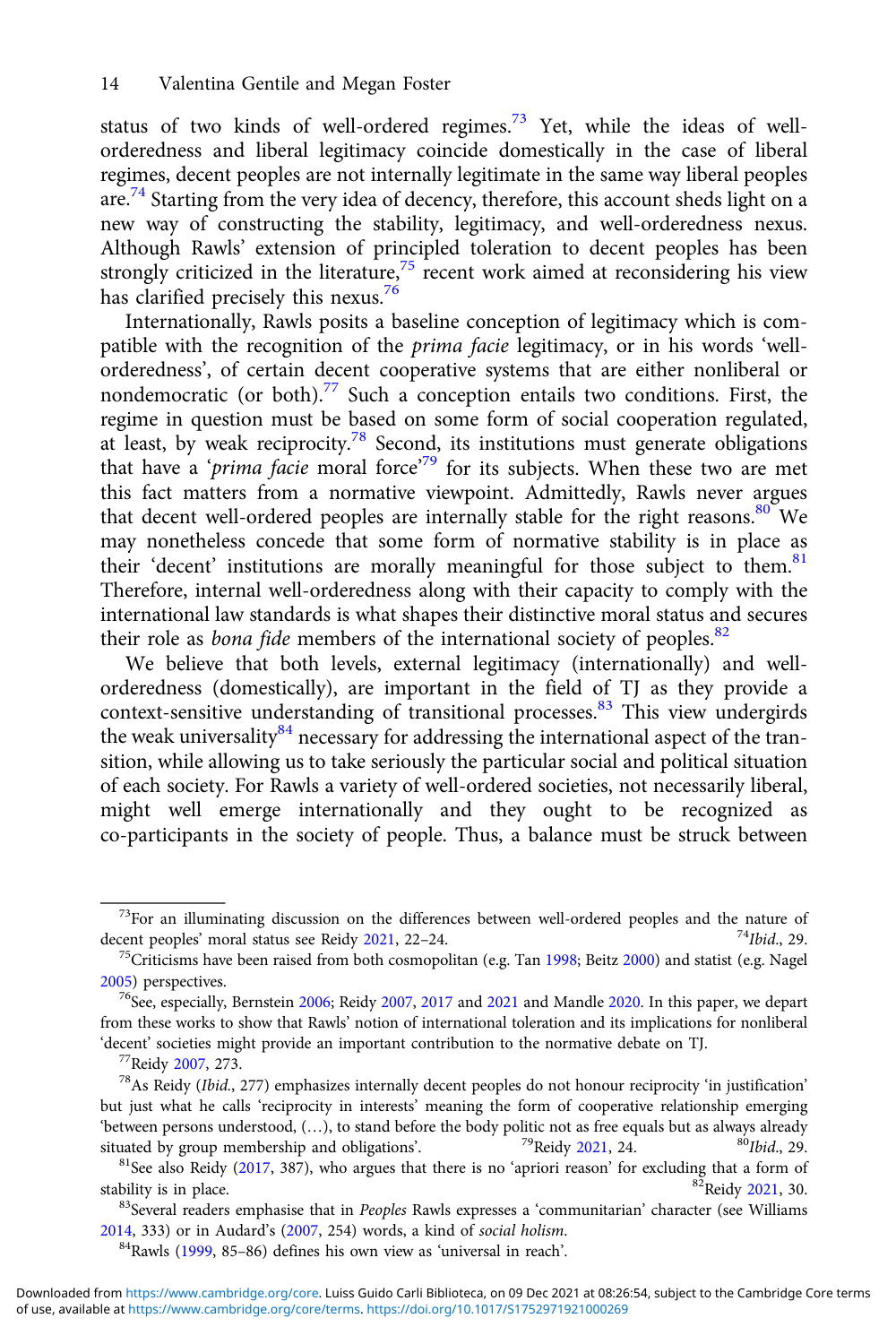a commitment to international law standards and respect for the diversity of world political cultures.

## DDS as a threat to international stability: a special case of burdened societies

Rawls' realistic utopia suggests that the form of justice, which better fits the plural character of the international realm, should be able to combine the dual aim of feasibility and utopianism, each necessary to the other, to promote different kinds of domestic well-orderedness compatible with a form of international peace that is stable for the right reasons. We believe that features of a realistic utopia should be taken seriously when considering TJ. Here, the idea of international stability should be seen as crucially dependent on a degree of autonomy with respect to the political organization of given societies and introduces a different interpretation of the so-called 'democratic peace thesis'. This view does not necessarily entail what Audard [\(2006,](#page-20-0) 71) calls a 'holistic conception of peace' as opposed to a more ambitious moral aim of achieving international justice. As we understand Rawls' project, the two things need not be at odds.<sup>85</sup> What some critics of Rawls, especially Audard, seem to deny is the very possibility that a society of peoples so designed could be effectively regulated by full reciprocity.<sup>86</sup> Our reading of *Peoples*, instead, suggests that a lack of full reciprocity domestically (as is the case in decent societies) does not preclude the possibility of this type of reciprocity among peoples and therefore stability for the right reasons at the international level.

At the core of this account of democratic peace is an extended idea of toleration such that decent nonliberal regimes must be considered as bona fide constituent members of a peaceful international society.<sup>87</sup> As we argued above, decent societies are well-ordered to the extent required for justice to obtain internationally. Decent regimes might not be governed by reasonable conceptions of constitutionalism. Also, they might be regulated by associational or community-based forms of representation, rather than the one-person-one-vote standard.<sup>88</sup> Yet, as long as these societies' institutional architecture is grounded in a reasonable idea of the good<sup>89</sup> and its laws and decisions have a force that is morally meaningful for those subject to that (decent) institutional structure, we cannot exclude that a form of reasonably stable attachment to it might emerge from within.<sup>90</sup>

Coming back to the case of DDS, certain circumstances obstruct these societies' transition to even decent regimes. From this perspective, DDS might be considered as a special case of what Rawls calls burdened societies. Rawls believes that societies troubled by adverse conditions are dangerous for the overall sustained support of an international compact based on international law standards. $91$  The unfortunate circumstances Rawls has in mind are historical, social, and economic

justice. <sup>86</sup>Meaning that it is both 'in interests' and 'in justification', see Reidy [2007.](#page-21-0)<br><sup>87</sup>See also Doyle [2006](#page-20-0). <sup>88</sup>Rawls [1999](#page-21-0), 73. <sup>89</sup>Ibid., 74.<br><sup>90</sup>In our view, this is where the difference between a 'decent consul absolutism' lies: the latter is dependent on the ruler for their continued stability and therefore envisages a mere system of 'coordination' (Reidy [2021,](#page-22-0) 37), whereas decent societies' stability is dependent on the weak reciprocity produced by its laws and institutions (*Ibid.*, 44). weak reciprocity produced by its laws and institutions (Ibid., 44).

<sup>&</sup>lt;sup>85</sup>As Williams ([2011,](#page-22-0) 164) suggests, this view not only sustains peace but also promotes international tice.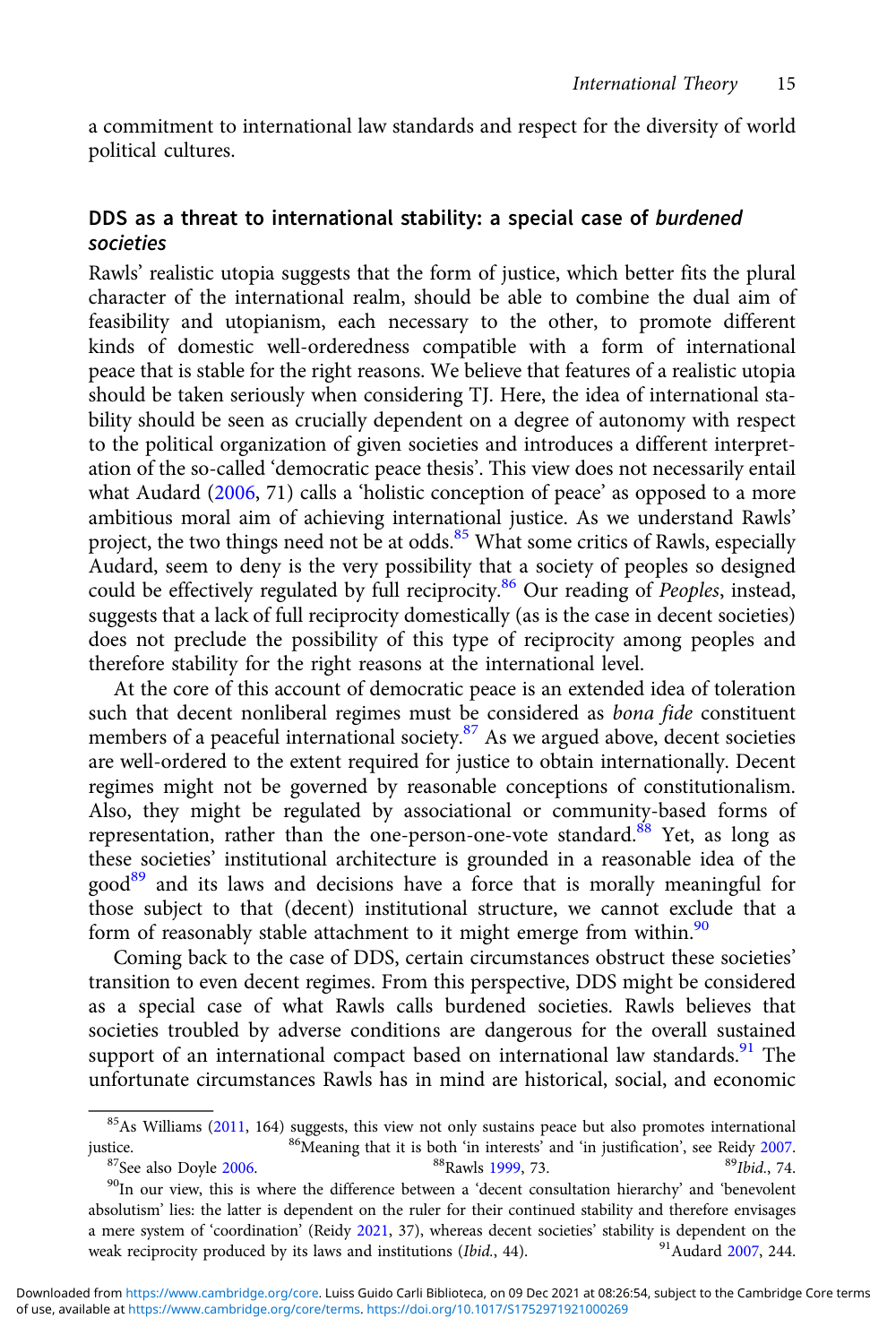in nature. $92$  At least, two of such circumstances matter in DDS, relating to specific social and historical contingencies which endanger the possibility of these societies becoming well-ordered. First, DDS face social and cultural conditions that might seem to preclude the possibility of the development of decent institutions due to the residual values (typically unreasonable) of the previous regime or state of affairs, such as racist rules, ethnic or religious tensions, prejudices or, finally, authoritarian political leanings. Second, these societies exhibit historical conditions, such as structural economic injustice and the legacy of past gross abuses which deeply challenge the possibility for social cohesion required for even a decent scheme of social cooperation. In these contexts, widespread feelings of resentment and distrust, towards not only fellow citizens but also the institutions of government, might manifest in a general lack of political will.

Famously, Rawls suggests that the international community of well-ordered societies should support the transition of burdened societies through the duty of assistance. $93$  The latter is to be understood not only in terms of economic support but should be aimed at helping to build well-ordered institutions.<sup>94</sup> Notably, Rawls argues that 'what must be realised is that merely dispensing funds will not suffice to rectify basic social and political injustices (though money is often essential)<sup>' 95</sup> The duty of assistance must be aimed at helping burdened societies rebuild their institutional structure so that they may 'reasonably and rationally' <sup>96</sup> manage their affairs and eventually become members in good standing of the Society of Peoples. Thus, the duty of assistance has a 'cut-off point' as far as it ceases to exist when the burdened society in question has become well-ordered, either as a liberal or a decent regime. Importantly, the duty of assistance must be carried out without undermining a society's own dominant culture.<sup>97</sup> Human rights play an integral role in the way the duty of assistance is understood, insofar as respect for international law standards constitutes the threshold condition for people to be considered externally legitimate.<sup>98</sup>

However, Rawls warns that the aim of the transition is not fulfilled unless burdened societies' institutions reach at least a level of decency. As we suggested above, this entails both internal and external requirements. Thus, the duty of well-ordered societies to assist in achieving these goals needs to be supported by a genuine internal effort, so that the newly emerged well-ordered institutions are effectively endorsed by the population. The special social and historical circumstances of DDS require that external incentives and internal efforts are combined to make the transition at least conceivable. This is where we locate TJ mechanisms and policies. As Murphy notes, in order to understand whether different TJ means rightly respond to the demands of justice emerging in DDS, we should first understand 'what justice requires'<sup>99</sup> precisely in these societies. Given the special circumstances of DDS, the form of disagreement, which characterizes individuals' judgements about the appropriateness of competing TJ mechanisms, not only reflects a conflict about their moral justification but entails different understandings of what is

<sup>&</sup>lt;sup>92</sup>See also Fuller [2012](#page-21-0), 372.<br><sup>93</sup>Rawls [1999](#page-21-0), 118. Here Rawls defines it as a 'principle of transition'.<br><sup>94</sup>See also Williams [2014,](#page-22-0) 335. <sup>95</sup>Rawls 1999, 108–9. <sup>96</sup>Ibid., 111. <sup>97</sup>Ibid. <sup>99</sup>Murphy [2017](#page-21-0), 6.<br><sup>98</sup>Bernstein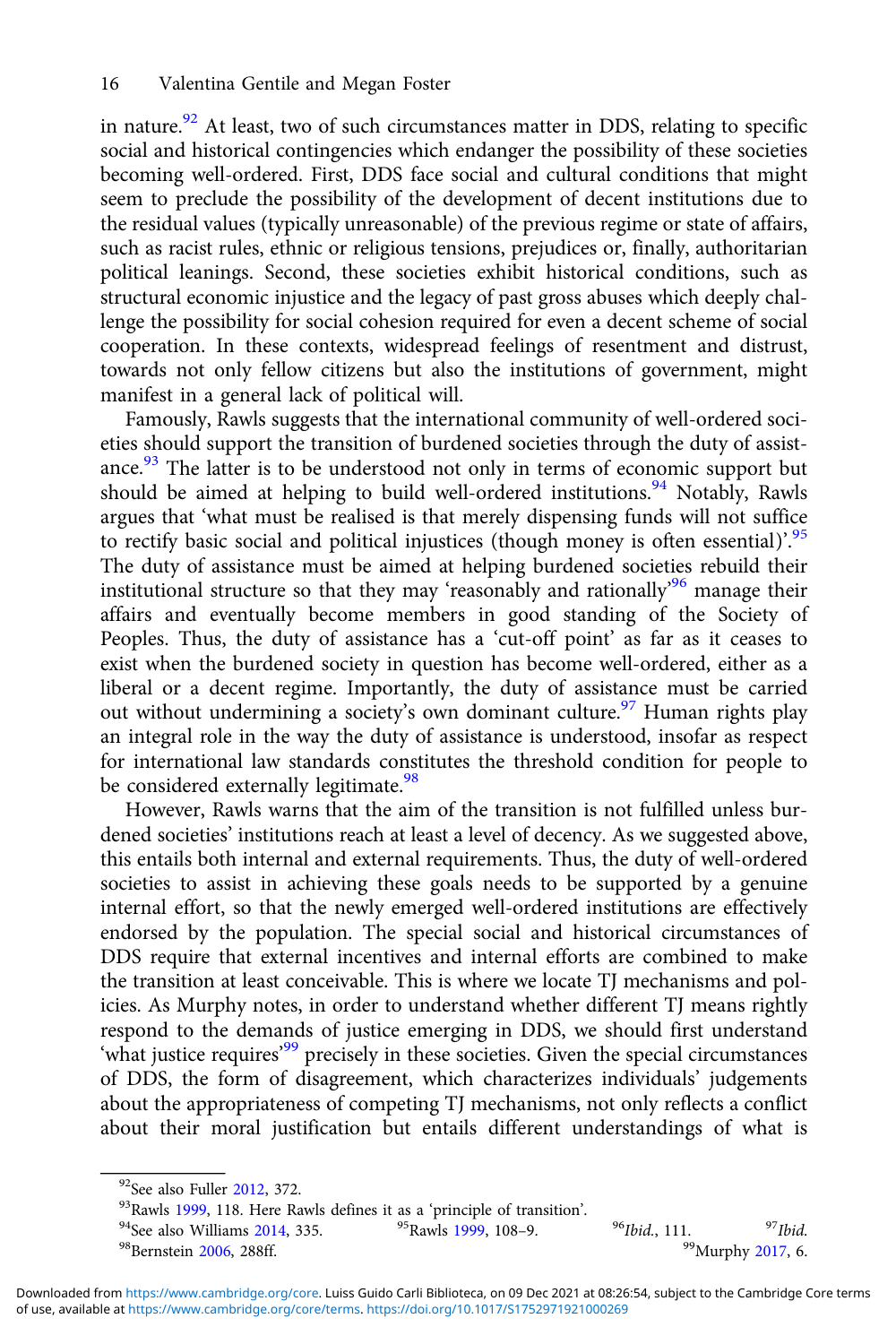morally meaningful for them. This paper suggests that a minimal political morality, which is supported internationally, should guide the process of transition from such non-ideal circumstances to an ideal of well-orderedness, without undermining these societies' political autonomy.<sup>100</sup>

The twofold aim of TJ suggests a rationale for an approach which combines the objectives of external legitimacy (internationally) and well-orderedness (domestically). The duty of assisting DDS might entail support in prosecuting high-ranking perpetrators as well as in providing material and political support in developing other domestic means aimed at reconciliation. The latter might range from TRCs, memorials, forms of compensation for victims, to forms of reintegration of former oppressors. However, they might well include more comprehensive, community-based forms of restorative justice as well as mechanisms to redress socio-economic inequalities. External support should not undermine, but rather reinforce, DDS' ability to create a ground for full self-determination. Therefore, domestic political efforts in dealing with the past and in building weak reciprocity should prevail. The approach we propose is characterized by a normative division of labour, so to speak, between international and domestic political communities. Traditional TJ mechanisms (trials and TRCs) which reflect the international commitment to endorse basic human rights should be complemented by other means, aimed at fostering weak reciprocity. These, instead, reflect a commitment to the principle of self-determination.

## A metric for real-world instances of normative uncertainty

The minimal conception of TJ, presented in this paper, suggests that the international community has a duty to assist DDS, understood as a special case of burdened societies, in their transitions. Yet, this support should not undermine the ability of these societies to deal with the past and to find autonomous ways to organize their political and economic structure for the future.<sup>101</sup> As the fourth generation of TJ scholarship has highlighted, we should not condemn wholesale those practices which do not fit the liberal paradigm, nor should we uncritically accept all that is 'local' just because it is such. $102$  Also, it suggests that the standard debate on TJ must be complimented by an account aimed at redressing those adverse socioeconomic conditions that affect transitional situations.<sup>103</sup> We believe that these concerns are well captured by our minimal conception. This account, developed in the spirit of political liberalism, is based on an idea of assistance which, albeit quite extended,<sup>104</sup> refuses forms of paternalism. In our view, liberal democracy itself should not be the aim of TJ. Rather, TJ practices and mechanisms should aim at fostering the political autonomy of the DDS in question.

<sup>&</sup>lt;sup>100</sup>See Mandle [2020](#page-21-0), 377.<br><sup>101</sup>As Williams ([2014,](#page-22-0) 336) has argued, the very idea of the duty of assistance is that the burdened society question should 'be treated in the spirit of equality and reciprocity'.  $102$ Sharp 2 in question should 'be treated in the spirit of equality and reciprocity'. <sup>102</sup>Sharp [2013](#page-22-0), 162. <sup>103</sup>Ibid. <sup>104</sup>Although our proposal to understand the duty of assistance in the context of TJ is original, this reading –

entailing the most progressive approach to state-building compatible with Rawls's anti-paternalism – is largely supported in the literature. Williams [\(2011](#page-22-0), 3), for example, holds that the duty of assistance is aimed at ensuring that these societies 'build up a minimal capability, which should qualify them for membership of the "Society of Peoples"'.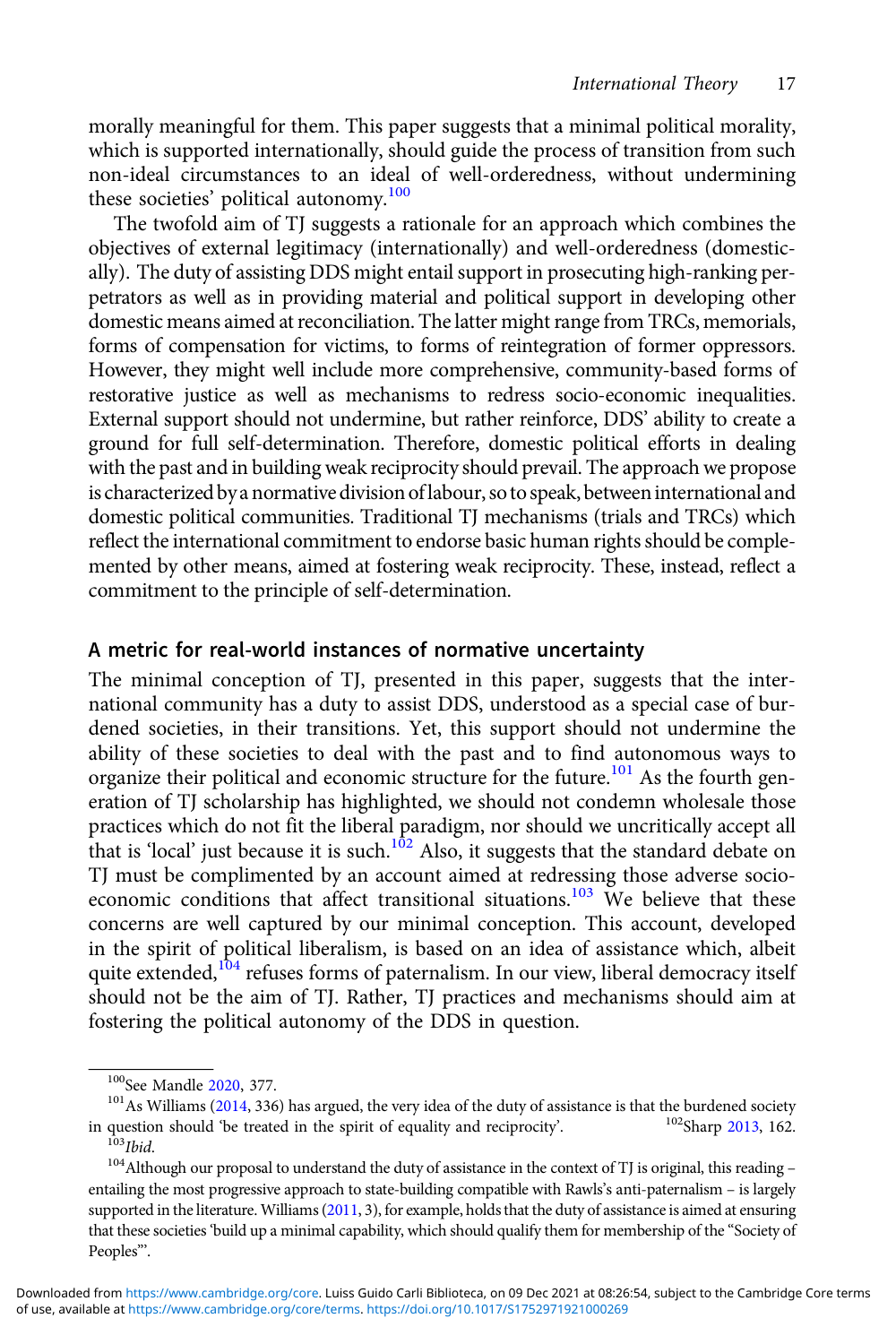This view is designed to provide a normative metric to determine when certain measures are of such critical importance that they should take precedence even when they oppose our expectations in terms of democratic transition. The first step in normative evaluation should assess whether a given component of the TJ process might contribute to the construction of institutions, which support weak reciprocity. The second step should weigh the process against international law standards. We believe that certain urgent human rights – rights to bodily security, freedom from torture, etc. – necessary to attain even weak forms of reciprocity are of absolute priority. As is the case in Rawls' view, urgent human rights set the immovable limits of international toleration. Therefore, those mechanisms that address gross violations, such as courts and TRCs, should be granted for any credible normative theory of TJ. Yet, our metric comes into play to balance between the domestic and international dimensions and to determine which aspect should be given special consideration in particular situations. This includes the guarantee of what might be called an 'international social minimum'<sup>105</sup> needed for DDS to overcome deep political and social injustices, which prevent them from becoming full members of a just international society. Thus, as for the full scale of human rights, these are to be taken into consideration in the normative assessment, along with the first step, in a process of reflective equilibrium. It may very well be the case that, given the particular historical and cultural circumstances of a given local context, certain rights that are usually thought to be unquestionable according to the liberal schedule of rights – freedom of conscience, for example – might justifiably be relaxed.<sup>106</sup> Other issues which are often overlooked in TJ processes – for example, socio-economic concerns – may instead take on heightened importance.

In what follows, we sketch two brief examples of scenarios in which our metric proves to be useful in providing the degree of context sensitivity required to approach DDS while still offering a principled normative guidance. Of course, it is beyond the scope of this paper to delve into these complex cases in a comprehensive manner. We intend this section only as a small window into how our theory might help in real-world instances of normative uncertainty.

## Traditional reintegration of female soldiers in Sierra Leone

Let's consider the example of 'traditional reintegration' of former combatants into their prerecruitment communities in Sierra Leone.<sup>107</sup> These processes, which are often orchestrated by INGOs, involve the consultation of community elders and forms of religious ritual of cleansing. Traditional reintegration is generally perpetrator-oriented, as former combatants, both male and female, absolve themselves by taking responsibility for their actions.<sup>108</sup> Yet, the line between perpetrator and victim is blurred in the case of female soldiers.<sup>109</sup> Women and girls assume many roles, from active combatants, cooks, caregivers, and nurses to forced

<sup>&</sup>lt;sup>105</sup>Ibid., 56. 106Notably, Rawls ([1999](#page-21-0), 65 and n. 2) suggests that only a 'sufficient measure of freedom of conscience' should be met internationally, consistently with the hypothesis of including nonliberal decent societies as<br>equals in the Society of Peoples.  $107$ Park [2010](#page-21-0), 108.  $108$ <sub>Ibid.</sub>  $109$ Denov [2010.](#page-20-0)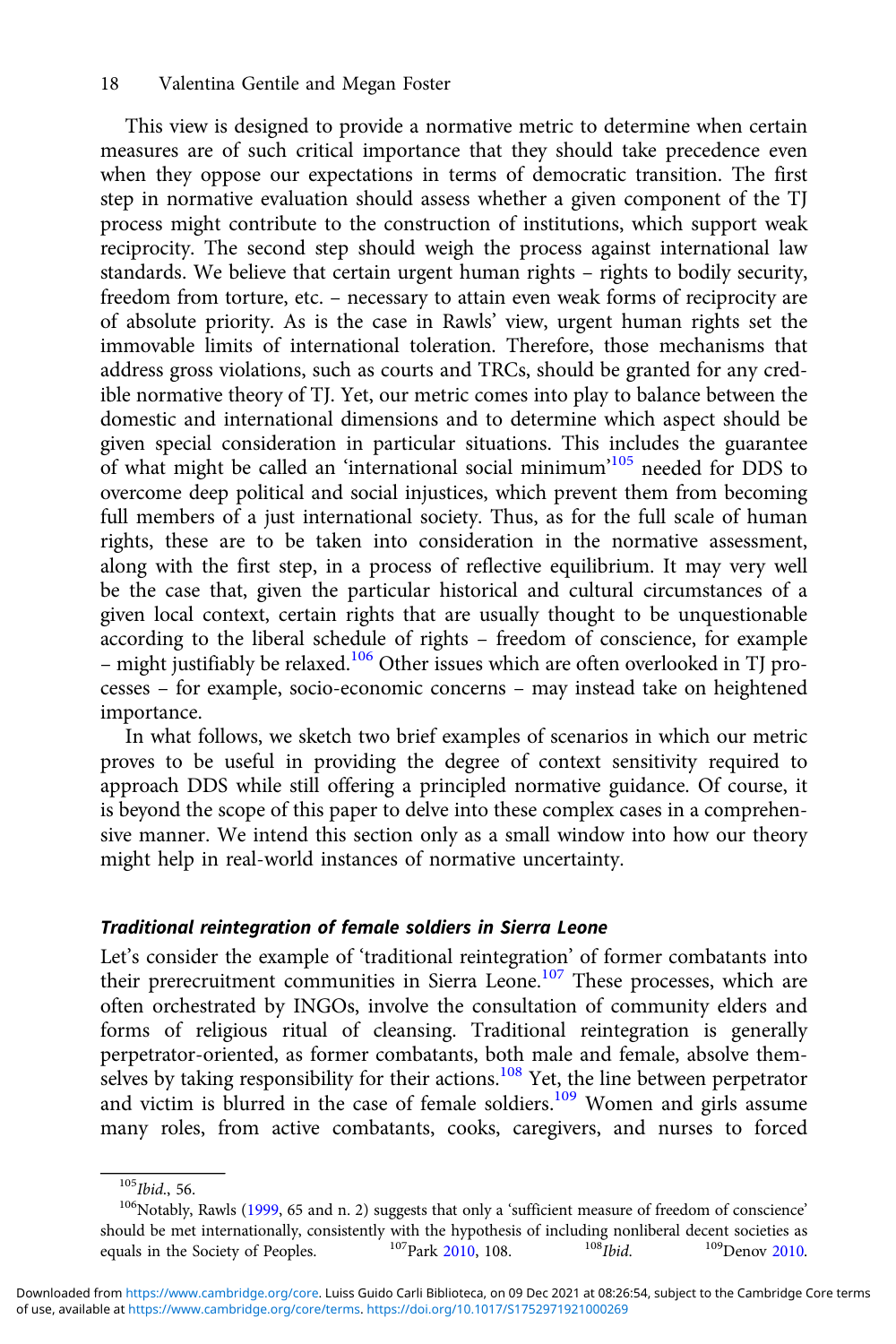'wives' and sexual slaves.<sup>110</sup> In the later cases, they experience 'unique forms of rejection and stigma' upon returning home.<sup>111</sup> Thus, the traditional reintegration often takes on an entirely different meaning in the case of female combatants and is seen as 'cleansing' them from the sexual violence.<sup>112</sup>

While such a community-based mechanism for reintegration can be seen as an integral part of the TJ process in Sierra Leone,<sup>113</sup> it is easy to see why the practice, when applied to women and girls, leads to a feeling of uneasiness. There is certainly an open question as to whether the practice reinforces gender inequalities, for example 'by legitimizing the notion that rape victims are "unclean" or validating the stigma attached to victims who do not participate in the ritual.<sup>114</sup> Yet, there is evidence to suggest that these practices are seen by those directly involved to bring about reconciliation between women and their communities.<sup>11</sup>

The elements of this practice which go against predominant Western conceptions of equality and democracy – the disputable treatment of women and the use of extra-legal and religious elements – do not immediately hinder the acceptability of traditional reintegration from the perspective of our minimal conception. Ideally, a comprehensive study of traditional reintegration of women and girls in Sierra Leone, including first-hand testimony from them, would help to determine the full extent to which these practices contribute to fostering the form of weak reciprocity we advocate in this paper.

## Socio-economic harms and TJ: the case of East Timor

Let's now consider the case of East Timor, where the Commission for Reception, Truth and Reconciliation (CAVR) has been one of the few to consider socio-economic aspects as an integral part of its mandate. The commission's report included a detailed accounting of deaths due to hunger and illness, and a chapter on forced displacement and famine.<sup>116</sup> It listed other violations of socio-economic rights including the degradation of the education system and the coffee-market-related harms. The CAVR's report serves as an important model for how the conception of TJ can be practically expanded.<sup>117</sup> This case is important to demonstrate that the inclusion of socioeconomic issues in the context of TJ involves widening it even further to include the roles and responsibilities of international actors as well. As documented in the report, the country's once profitable coffee industry was a significant factor in Indonesia's initial occupation, as well as a continued means to inflict systematic harm on the Timorese population through market manipulation and systematic environmental degradation.<sup>118</sup> In considering the central role of the coffee industry in motivating and prolonging the occupation and genocide, we are also forced to address the central role of the international community, including liberal democracies such as the USA and Australia, in supporting the occupation.

Socio-economic concerns are usually taken as a background issue in TJ. Yet, often social injustices and economic oppression cannot be easily disentangled from other forms of civil and political violence occurring in DDS. Also, these issues are deeply entrenched with the role and the greedy interests of foreign actors. This

<sup>&</sup>lt;sup>110</sup>Fisher [2013,](#page-21-0)169. <sup>111</sup>*Ibid.*, 166. <sup>112</sup>Park [2010](#page-21-0), 110. <sup>113</sup>*Ibid.* <sup>114</sup>*Ibid.*, 111. <sup>115</sup>*Ibid.* <sup>116</sup><sup>116</sup>The CAVR's final report can be found at: https://reliefweb.int/report/timor-leste/chega-report-mmission[commission-reception-truth-and-reconciliation-timor-leste.](https://reliefweb.int/report/timor-leste/chega-report-commission-reception-truth-and-reconciliation-timor-leste)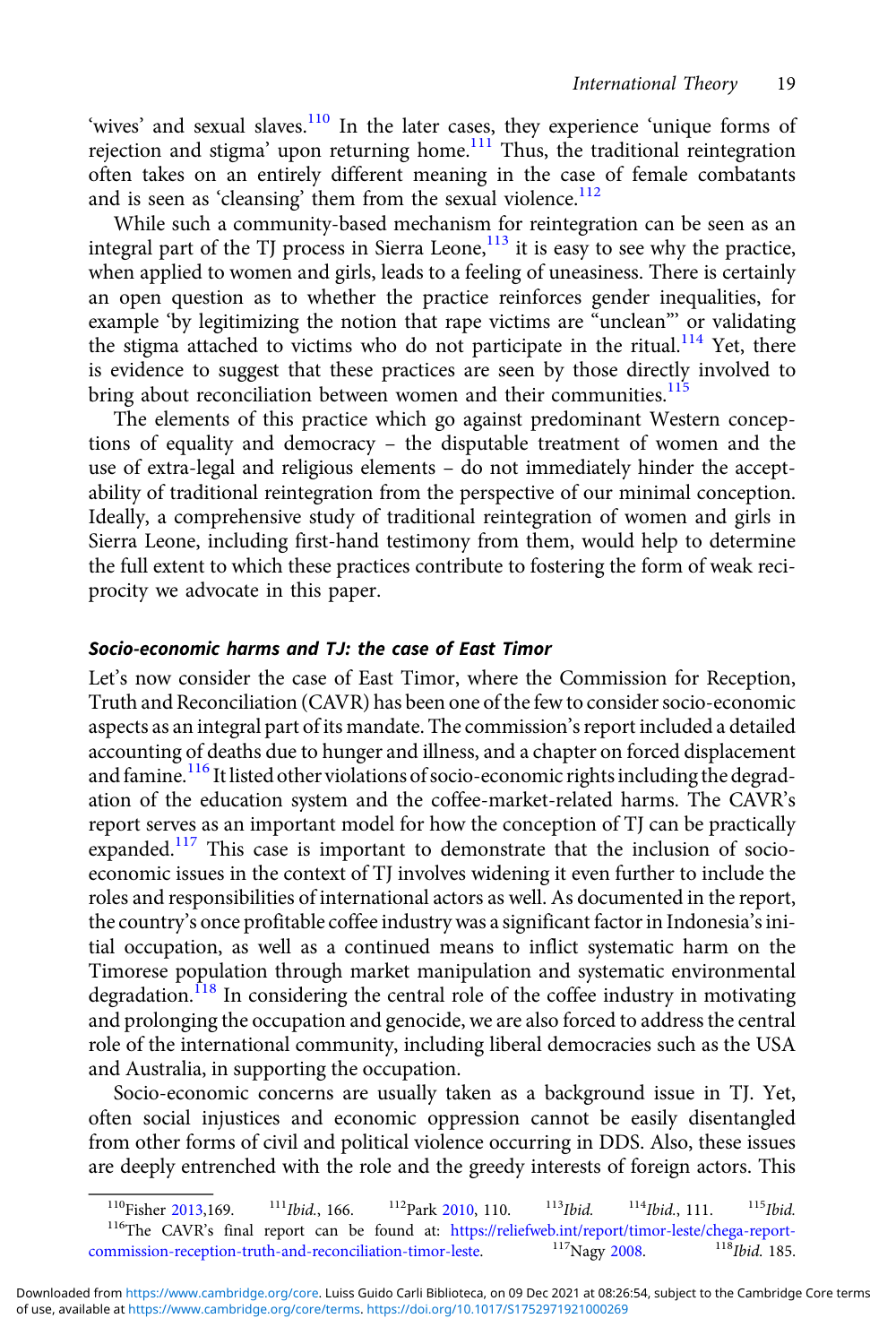is perhaps the case in which our metric most explicitly offers normative guidance. In cases where calls to include redistribution or even radical economic reforms come from within DDS, our metric suggests that we ought to take seriously these claims while allowing for the greatest degree of autonomy for these societies in the determination of their economic affairs. Here, it is necessary to mediate between a narrow, strictly humanitarian account of TJ and another broad, overly demanding view of TJ, as the one grounded in democracy as both its aim and metric. Our minimal conception combines the priority of making the institutions of DDS able to affirm basic human rights while setting an international social minimum threshold in terms of socio-economic justice for these regimes to become well-ordered. Yet, it does not prescribe one single route to the form of development which ensures the transition.

In cases like that of East Timor, our minimal approach points to the duty of the international community to assist the Timorese people in their justice-seeking efforts by employing a broader notion of the violence that occurred there. A good starting point for this would be a deeper look into the CAVR's report and an investigation into the losses to the country's coffee sector. Given the findings, recommendations for reparations could be made, not only on behalf of Indonesia but other countries that played less direct roles in supporting the violence. This suggestion is entirely motivated by the aim of supporting the normative stability of the international order and, thus, can be framed in terms of the duty of assistance. The duty of assistance is universal in the sense that it applies to all countries equally to the extent that they are in the position to carry it out, regardless of any responsibility they might (directly or indirectly) have in creating the adverse circumstances of the burdened society. The motivating idea behind the duty of assistance is to create the institutional conditions in which the most broadly shared conception of justice may obtain. This in no way precludes the other types of relational duties that those responsible for burdening a society may have. We can very well imagine that part of the institutional support put in place by the duty of assistance could go to establishing tribunals to investigate the roles and responsibilities of international actors, such as the one demanded by the Timorese people.<sup>119</sup>

## Concluding remarks

This paper has proposed a minimal conception of TJ grounded in Rawls' idea of stability for the right reasons, which is able to capture the discontinuity between domestic and international justice. This understanding of TJ allows us to frame the problem of stability emerging in DDS entirely in normative terms. This approach does not require us to resign to consequentialism or pure pragmatism when considering the stability of transitioning societies, nor to abandon the principles of liberal democracy all together. Rather, it provides a normative account for the non-ideal circumstances of our world and hopefully a foundation on which the political self-determination of individuals and peoples can flourish.

<sup>&</sup>lt;sup>119</sup>The same point could be made more generally with reference to those responsible for the past colonial exploitation of the DDS in question. Although the duty of assistance is not theorised as depending on a form of historical injustice (as colonialism certainly is), it should be carried out by avoiding any form of paternalism and by treating DDS with reciprocity. The lack of both features did of course characterize the colonial past.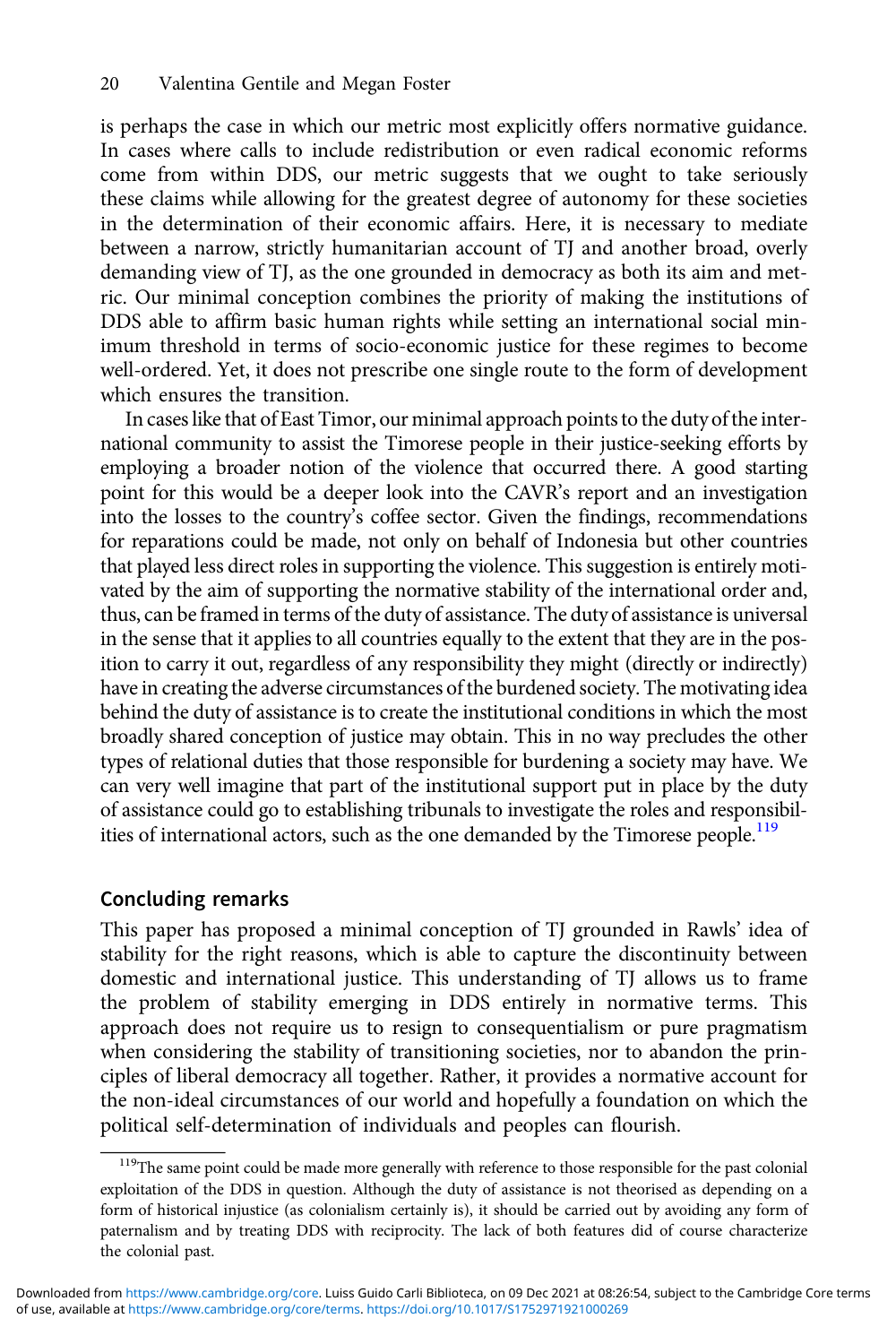<span id="page-20-0"></span>Acknowledgements. The original idea of the paper was developed by Valentina Gentile during her stay at the University of Antwerp in 2018/2019 and is mostly based on her previous research on reconciling divided societies. Further insights and, especially, the international dimension have been explored by the two authors while teaching a course on Global Justice at LUISS University. Versions of the paper have been presented at the Departmental Research Seminar and at the International Research Workshop 'Transitional Justice and Democracy' both at LUISS University. We thank all the participants in both events. For their valuable comments we are thankful to Vittorio Bufacchi, Emanuela Ceva, Corrado Fumagalli, John Horton, Federica Liveriero, Hennie Lötter, Pietro Maffettone, Sebastiano Maffettone, Domenico Melidoro, Darrel Moellendorf, Leonardo Morlino, Colleen Murphy, Aakash Singh Rathore, Albert Weale, and Paul Weithman. Special thanks are owed to three anonymous reviewers and the editors of this Journal for their constructive and valuable feedback. The two authors equally contributed to writing this paper.

Conflict of interest. The authors declare none.

## References

Audard, Catherine. 2006. "Cultural Imperialism and Democratic Peace." In Rawls. A Realistic Utopia, edited by Rex Martin and David A. Reidy, 59–73. Malden, MA: Blackwell Pub.

Audard, Catherine. 2007. John Rawls. Stocksfield: Acumen.

- Barghava, Rajeev. 2000. "Restoring Decency to Barbaric Societies." In Truth v. Justice: The Morality of Truth Commissions, edited by Robert I. Rotberg and Dennis Thompson, 22–44. Princeton, NJ: Princeton University Press.
- Bashir, Bashir. 2012. "Reconciling Historical Injustices: Deliberative Democracy and the Politics of Reconciliation." Res Publica 18: 127–43.

Beitz, Charles. 2000. "Rawls's Law of Peoples." Ethics, 110 (4): 669–96.

Beitz, Charles. 2009. The Idea of Human Rights. Oxford: Oxford University Press.

Bernstein, Alyssa R. 2006. "A Human Right to Democracy? Legitimacy and Intervention." In Rawls' Law of Peoples. A Realistic Utopia, edited by Rex Martin and David A. Reidy, 278–98. Malden, MA: Blackwell Pub.

Carothers, Thomas. 2002. "The End of the Transition Paradigm." Journal of Democracy 13 (1): 5–21.

Chemhuru, Munamato. 2018. "African Communitarianism and Human Rights." Theoria 65: 37–56.

- Christiano, Thomas. 2015. "Self-determination and the Human Right to Democracy." In Philosophical Foundations of Human Rights, edited by Rowan Cruft, S. Matthew Liao, and Massimo Renzo, 459–80. Oxford: Oxford University Press.
- Cohen, Joshua. 2004. "Minimalism about Human Rights: The Most We Can Hope For?" Journal of Political Philosophy 12 (2): 190–213.
- Cohen, Joshua. 2010. The Arc of the Moral Universe, and Other Essays. Cambridge, MA: Harvard University Press.
- Crocker, David. 2002. "Punishment, Reconciliation, and Democratic Deliberation." Buffalo Criminal Law Review 5: 509–49.

Dahl, Robert A. 1956. A Preface to Democratic Theory. Chicago: University of Chicago Press.

De Greiff, Pablo. 2012. "Theorizing Transitional Justice." Nomos 51: 31–77.

De Sousa Santos, Boaventura. 2015. If God Were A Human Rights Activist. Stanford, CA: Stanford University Press.

Denov, Myriam. 2010. Child Soldiers: Sierra Leone's Revolutionary United Front. Cambridge: Cambridge University Press.

Diamond, Larry. 1992. "Promoting Democracy." Foreign Policy 87: 25–46.

- Doyle, Michael W. 1983a. "Kant, Liberal Legacies, and Foreign Affairs, Part I." Philosophy and Public Affairs 12, 205–35.
- Doyle, Michael W. 1983b. "Kant, Liberal Legacies, and Foreign Affairs, Part II." Philosophy and Public Affairs 12, 323–53.
- Doyle, Michael W. 2006. "One World, Many Peoples: International Justice in John Rawls's The Law of Peoples." Perspectives on Politics 4 (1): 109–20.
- Dryzek, John. 2005. "Deliberative Democracy in Divided Societies: Alternatives to Agonism and Analgesia." Political Theory 33: 218–42.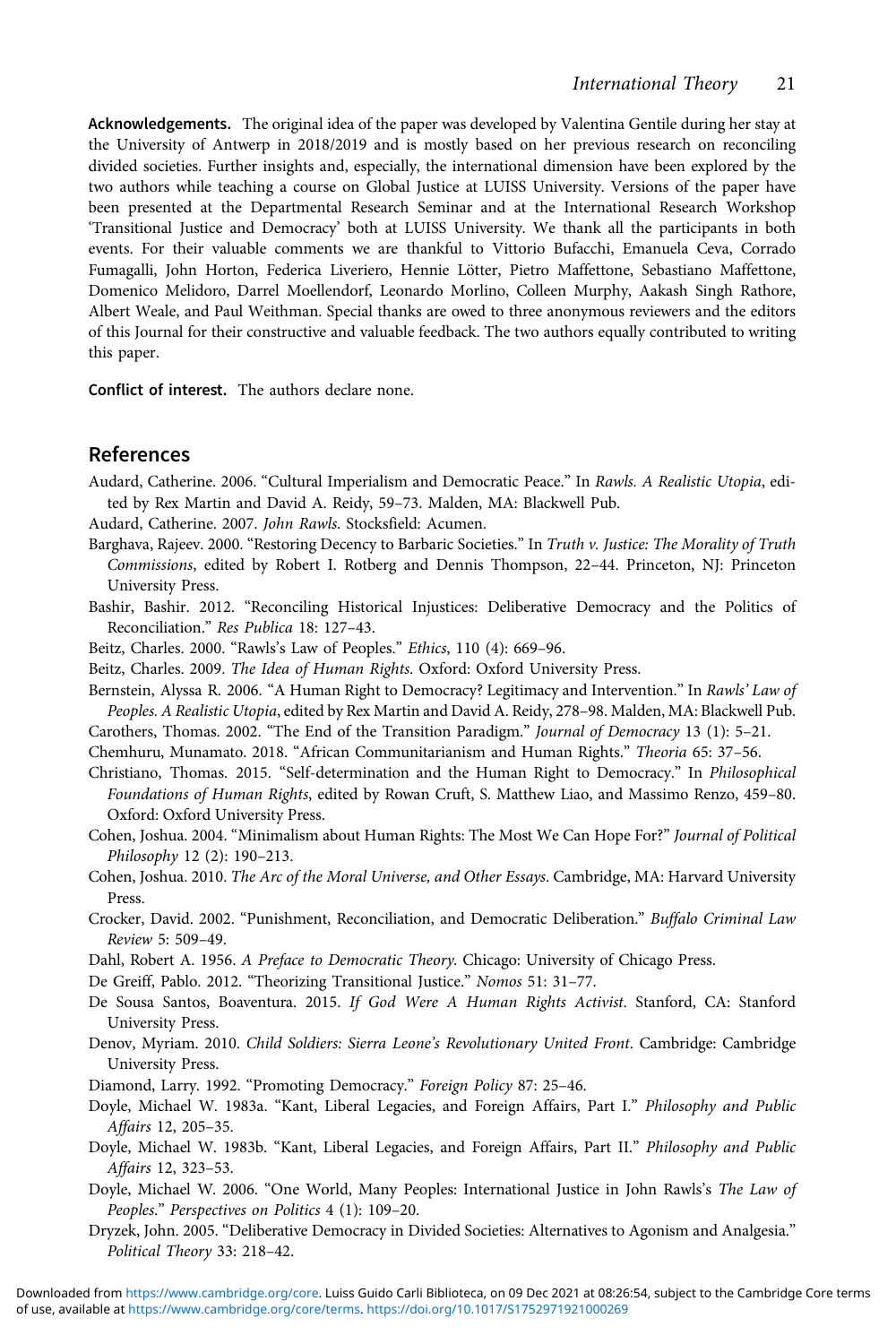- <span id="page-21-0"></span>Fisher, Kirsten. 2013. Transitional Justice for Child Soldiers: Accountability and Social Reconstruction in Post-Conflict Contexts. Basingstoke: Palgrave Macmillan.
- Fukuyama, Francis, and Michael McFaul. 2007-08. "Should Democracy Be Promoted or Demoted?" The Washington Quarterly 31: 1–24.
- Fuller, Lisa L. 2012. "Burdened Societies and Transitional Justice." Ethical Theory and Moral Practice 15: 369–86.
- Gentile, Valentina. 2018a. "From a Culture to Civility to Deliberative Reconciliation." Journal of Social Philosophy 49 (2): 229–51.
- Gentile, Valentina. 2018b. "Rawls' Inclusivism and the Case of Religious Militants: A Reply to Weithman's Restrictive Inclusivism." Philosophy and Public Issues 8 (1): 13–33.
- Guidance Note of the Secretary-General: United Nations Approach to Transitional Justice (2010) [https://](https://www.un.org/ruleoflaw/files/TJ_Guidance_Note_March_2010FINAL.pdf) [www.un.org/ruleoflaw/files/TJ\\_Guidance\\_Note\\_March\\_2010FINAL.pdf.](https://www.un.org/ruleoflaw/files/TJ_Guidance_Note_March_2010FINAL.pdf)
- Gutmann, Amy, and Thompson, Dennis. 2000. "The Moral Foundations of Truth Commissions." In Truth v. Justice: The Morality of Truth Commissions, edited by Robert I. Rotberg and Dennis Thompson, 22–44. Princeton, NJ: Princeton University Press.
- Hanisch, Christoph. 2016. "A Human Right to Democracy: For and Against." Saint Louis University Public Law Review 35 (2): 233–56.
- Ingelaere, Bert, and Kohlhagen, Dominik. 2012. "Situating Social Imaginaries in Transitional Justice: The Bushingantahe in Burundi." The International Journal of Transitional Justice 6: 40–59.
- Tan, Kok-Chor. 1998. "Liberal Toleration in Rawls's Law of Peoples." Ethics 108: 276−95.
- Leebaw, Brownwyn A. (2008). "The Irreconcilable Goals of Transitional Justice." Human Rights Quarterly 30 (1): 95–118.
- Mandle, Jon. 2020. "Tolerating Decent Societies." In John Rawls, edited by Jon Mandle and Sarah Roberts-Cady, 371–8. Oxford: Oxford University Press.
- Mihai, Mihaela. 2016. Negative Emotions and Transitional Justice. New York: Columbia University Press.
- Moellendorf, Darrel. 2007. "Reconciliation as a Political Value." Journal of Social Philosophy 38: 205–21.
- Muldoon, Paul. 2008. "The Very Basis of Civility: On Agonism, Conquest and Reconciliation." In The Politics of Reconciliation in Multicultural Societies, edited by Will Kymlicka and Bashir Bashir, 114–35. New York: Oxford University Press.
- Murphy, Colleen. 2017. The Conceptual Foundation of Transitional Justice. Cambridge: Cambridge University Press.
- Murphy, Collen. 2010. A Moral Theory of Political Reconciliation. Cambridge: Cambridge University Press.
- Nagel, Thomas. 2005. "The Problem of Global Justice." Philosophy and Public Affairs 33 (2): 113–47.
- Nagy, Rosemary. 2008. "Transitional Justice as Global Project: Critical Reflections." Third World Quarterly 29 (2): 275–89.
- Olsen, Tricia, Payne, Leigh, and Reiter, Andrew. 2010. "The Justice Balance: When Transitional Justice Improves Human Rights and Democracy." Human Rights Quarterly 32 (4): 980–1007.
- Paris, Roland. 2004. At War's End. Building Peace after Civil Conflict. Cambridge: Cambridge University Press.
- Park, Augustine S.J. 2010. "Community-Based Restorative Transitional Justice in Sierra Leone." Contemporary Justice Review 13 (1): 95–119.
- Park, Augustine S.J. 2020. "Settler Colonialism, Decolonization and Radicalizing Transitional Justice." International Journal of Transitional Justice 14: 260–79.
- Peter, Fabienne. 2015. "A Human Right to Democracy?" In Philosophical Foundations of Human Rights. Philosophical Foundations of law, edited by Rowan Cruft, Matthew Liao and Massimo Renzo, 481–91. Oxford: Oxford University Press.
- Philpott, Daniel. 2012. Just and Unjust Peace: An Ethic of Political Reconciliation. Oxford: Oxford University Press.
- Plattner, Marc F. 1999. "From Liberalism to Liberal Democracy." Journal of Democracy 10 (3): 121-34.

Rawls, John. 1996. Political Liberalism. New York: Columbia University Press.

- Rawls, John. 1999. The Law of Peoples. Cambridge, MA: Harvard University Press.
- Reidy, David A. 2004. "Rawls on International Justice. A Defence." Political Theory 32 (3): 291–319.
- Reidy, David A. 2007. "Reciprocity and Reasonable Disagreement. From Liberal to Democratic Legitimacy." Philosophical Studies 132: 243–91.
- Reidy, David A. 2012. "On the Human Right to Democracy: Searching for Sense Without Stilts." Journal of Social Philosophy 43: 177–203.